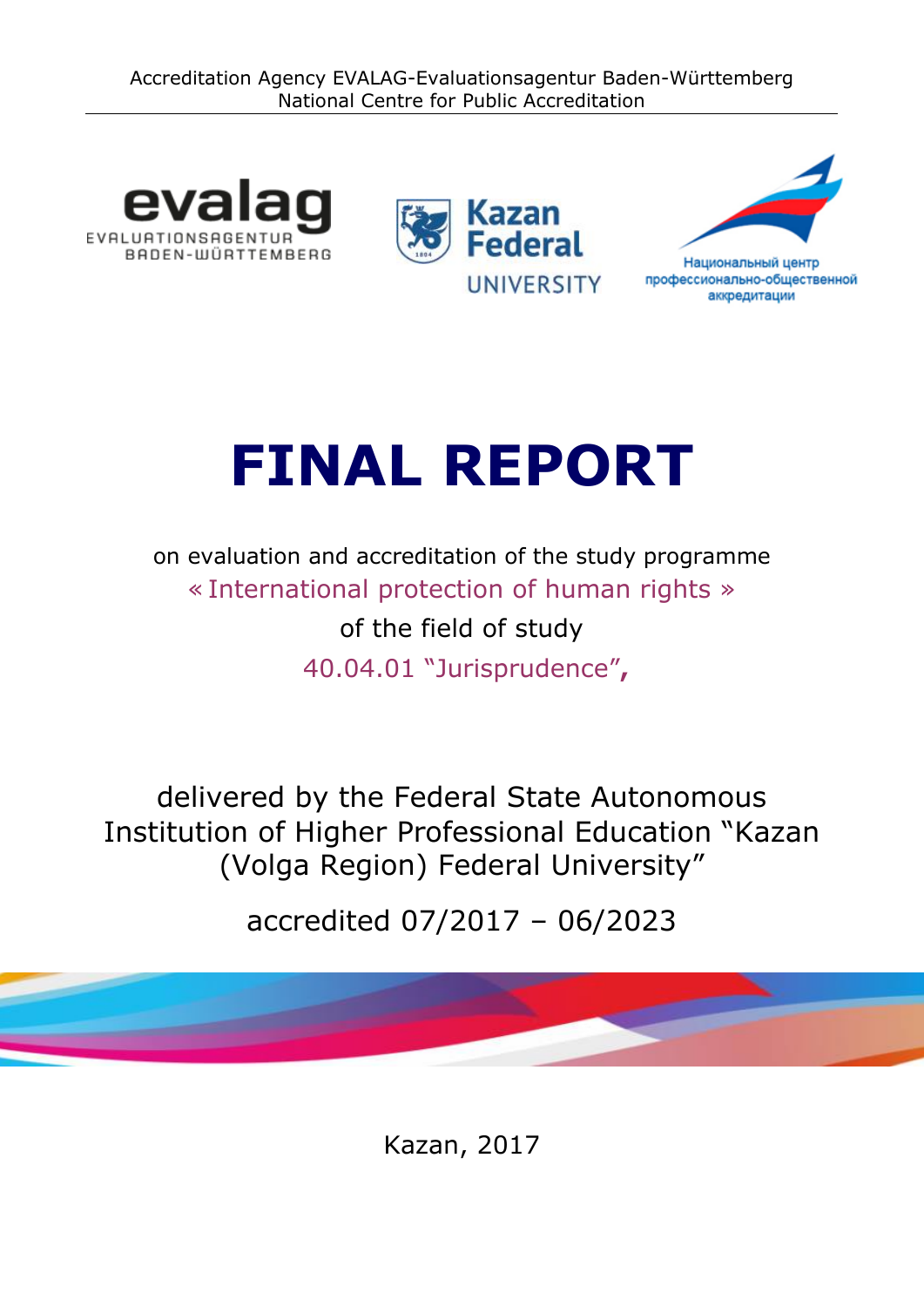# FINAL REPORT

# on evaluation and accreditation of the study programme "International protection of human rights" of the field of study 40.04.01 "Jurisprudence"

delivered by the Federal State Autonomous Institution of Higher Professional Education "Kazan (Volga Region) Federal University"

Chair of the External **Ruchair** Chair of the External Review Panel **Gulnara Fliurovna** 

Kazan, 2017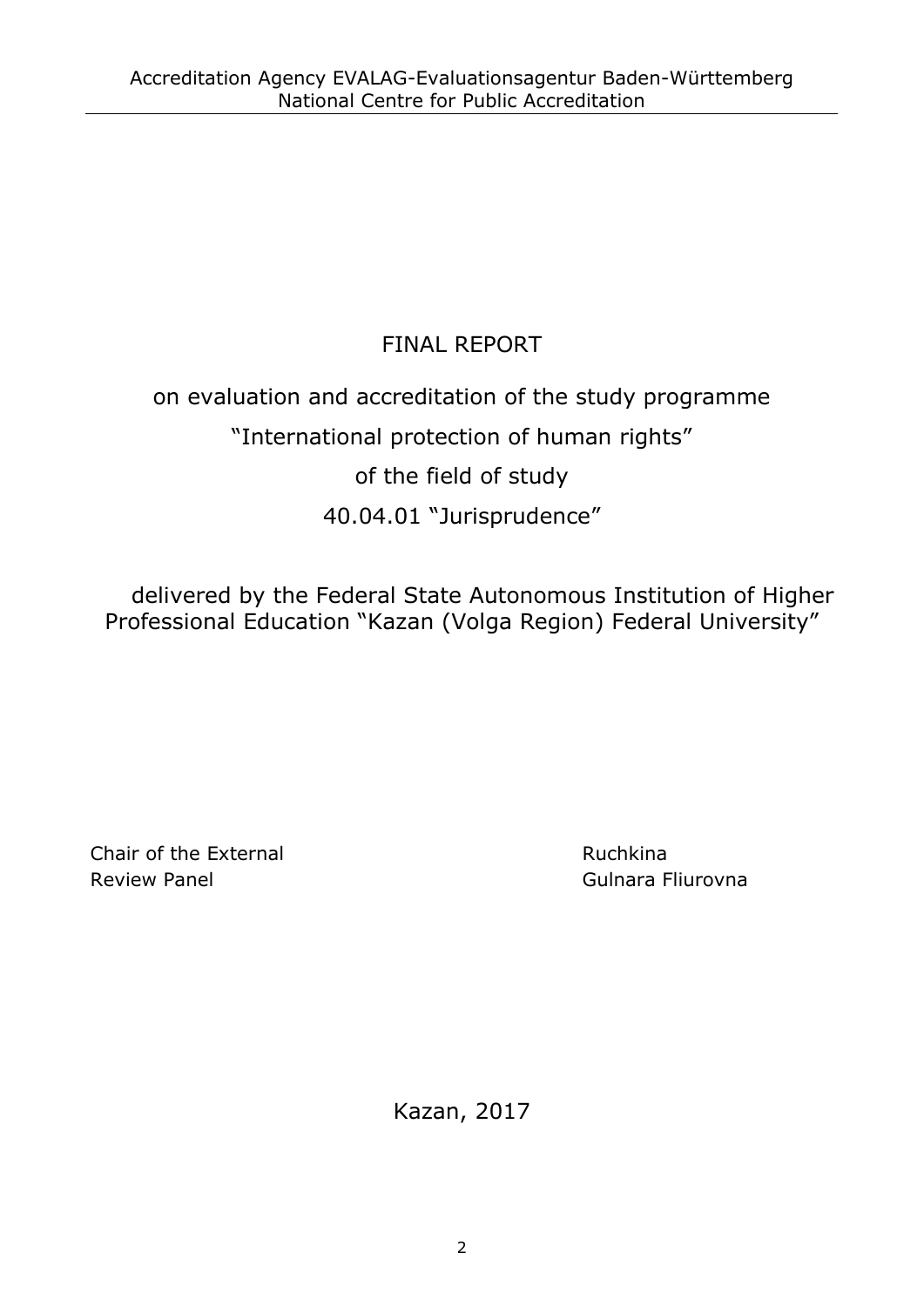# **Contents**

| 1. CONTEXTS AND MAIN STAGES OF THE EXTERNAL REVIEW  4  |             |
|--------------------------------------------------------|-------------|
|                                                        |             |
|                                                        |             |
|                                                        |             |
| 4.1 Standard 4. Organisation of the study programme 19 |             |
|                                                        |             |
|                                                        |             |
|                                                        |             |
| 7. DECISION OF THE evalag ACCREDITATION COMMISSION and | <b>NCPA</b> |
|                                                        |             |
|                                                        |             |
|                                                        |             |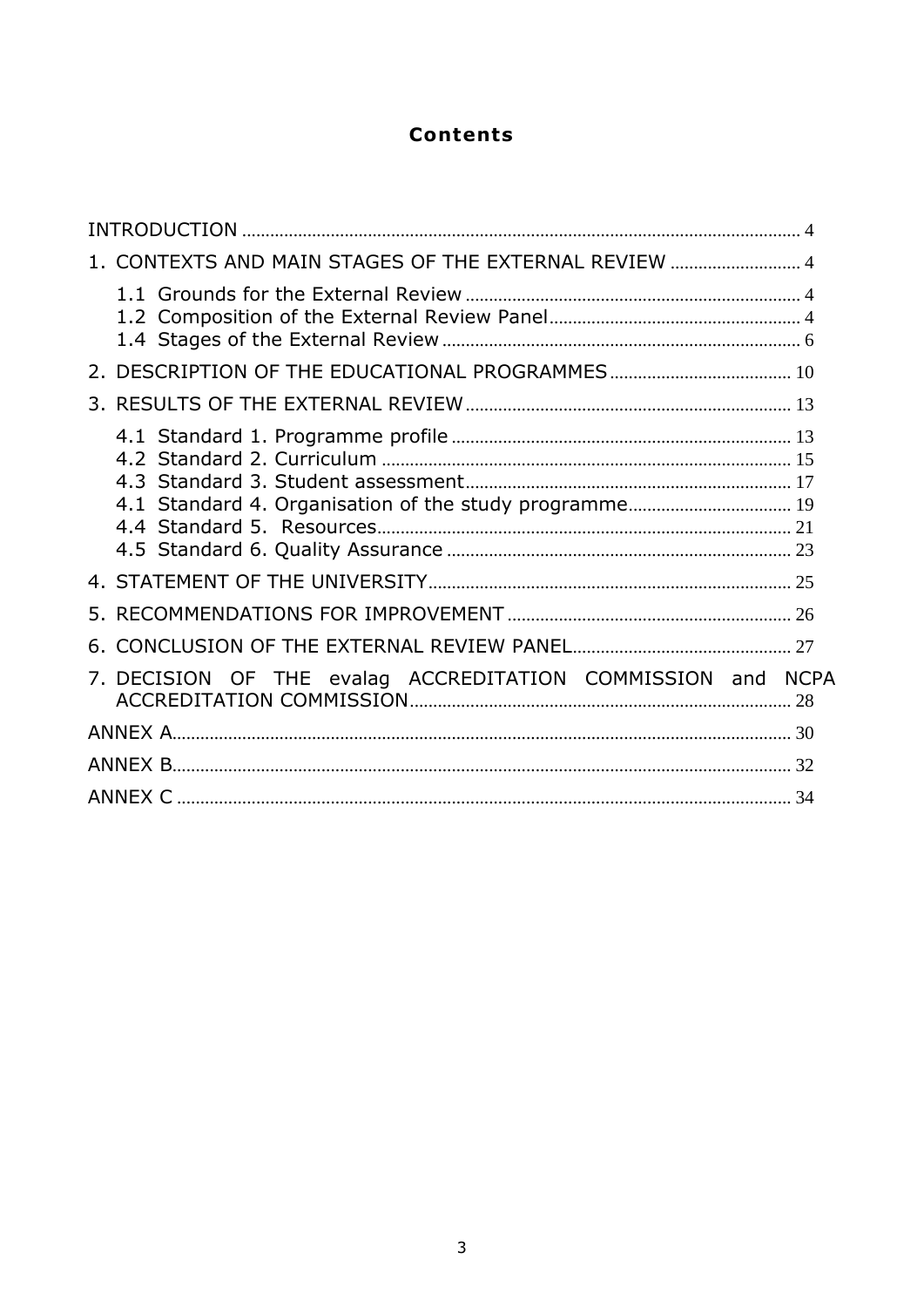#### <span id="page-3-0"></span>**INTRODUCTION**

The External Review of the educational programme "International protection of human rights", 40.04.01 "Jurisprudence" delivered by the Federal State Autonomous Institution of Higher Education "Kazan (Volga region) Federal University" (hereinafter referred to as KFU), was held on March 14-15, 2017 and involved the analysis of the Self-Evaluation report, the site visit to the University by the External Review Panel and the preparation of the present report.

The main objective of the external review is to identify the compliance of study programme "International protection of human rights", 40.04.01 "Jurisprudence"delivered by the Federal State Autonomous Institution of Higher Education "Kazan (Volga region) Federal University", with the standards and criteria of international public accreditation, developed by the National Centre for Public Accreditation, Russia (hereinafter NCPA), in cooperation with the Evaluation Agency Baden-Württemberg, Germany (hereinafter evalag) in accordance with the European standards for quality assurance in higher education ESG-ENQA (hereinafter standards for joint international accreditation).

The report on the results of the external review is the basis for the National Accreditation Board and the Accreditation Board evalag to make a decision on international public accreditation of the educational programmes.

#### <span id="page-3-1"></span>**1. CONTEXTS AND MAIN STAGES OF THE EXTERNAL REVIEW**

#### <span id="page-3-2"></span>**1.1 Grounds for the External Review**

In accordance with Paragraph 1, Article 3 of 96 Federal Law of 29 December, 2012 No 273 - FL "On Education in the Russian Federation" institutions carrying out educational activities may undergo public accreditation in various Russian, foreign and international organizations; employers and their associations as well as their authorized organizations shall have the right to carry out professional public accreditation of professional educational programmes delivered by an educational institution.

Federal State Autonomous Institution of Higher Education "Kazan (Volga region) Federal University" signed an Agreement No 0.1.1.59-08/318/16 from 04 July 2016 on advisory services and methodological support of international accreditation of six study programmes of higher education including "International protection of human rights", 40.04.01 "Jurisprudence" with autonomous non-profit organization "National Centre for Public Accreditation".

#### <span id="page-3-3"></span>**1.2 Composition of the External Review Panel**

A foreign expert was nominated by Evaluation Agency Baden-Württemberg evalag, Germany.

Russian expert was nominated by the Guild of Experts in the Sphere of Higher Education, Russia.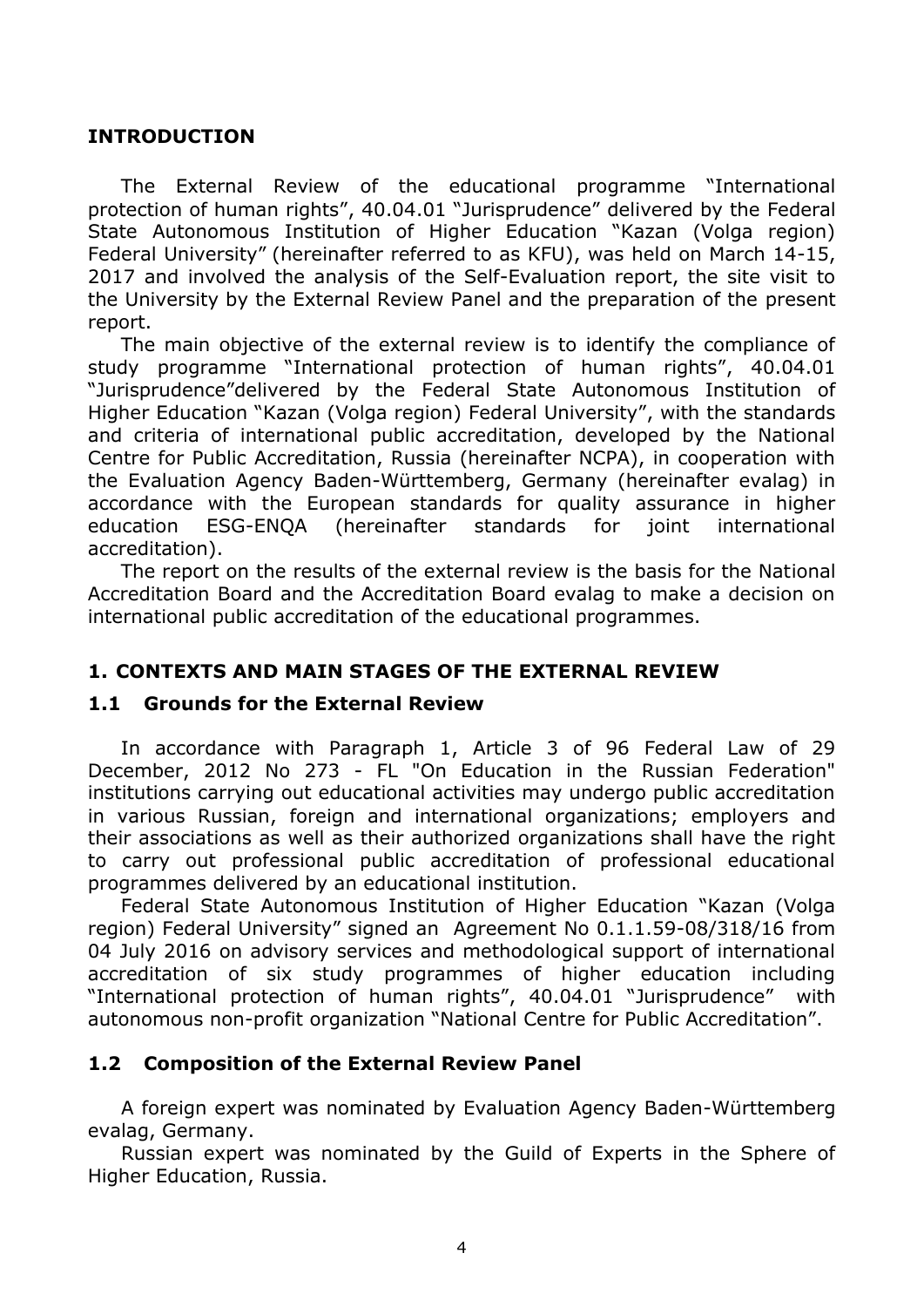Expert representing the international professional community was nominated by Evaluation Agency Baden-Württemberg evalag, Germany.

Expert representing the student community was nominated by the Kazan National Research Technical University named after A. N. Tupolev — KAI, Russia.

The Review Panel composition was approved by NCPA and evalag.

The Review Panel consisted of four foreign and Russian experts:

- **Ruchkina Gulnara Fliurovna**, Doctor of Juridical Sciences, Professor, Head of the Department of Legal Regulation of Economic Activity, Financial University under the Government of the Russian Federation, member of the Expert Panel of Moscow City Duma in Legislation, member of the Commission on the Legislation on Financial Markets of the Association of Lawyers of Russia, a member of Academic Methodological Association in juridical education of higher education institutions in the Russian Federation- a Russian expert, Review Chair;
- **Prof. Dr. Ute Kötter,** Professor of the Department of Applied Social Sciences, University of Applied Sciences, Munich- foreign expert, Deputy Review Chair;
- **Nada Hohmann**, Lawyer, legal advisor for the Association "Rights of Handicapped People" and for the Association "The Integration of Blind and Partially Sighted People", free mediator - foreign expert, representative of professional community, panel member;
- **Zavarikhina Kristina Alekseevna**, 4th year bachelor student of the Institute of Economics, Management and Social Technologies of Kazan National Research Technical University named after A. N. Tupolev — KAI-Russian expert, representative of students, panel member.

Field-oriented expertise of the panel members, as well as their extensive, diverse and years-long experience in the system of higher education and profession, active position of students' and employers' representatives formed the basis for the effective work of the panel on reviewing the entire scope of issues and problems in the course of evaluation.

Involvement of representatives of both German and Russian systems of higher education in the External Review panel provided an opportunity to analyze the delivery of programmes undergoing accreditation both in line with global quality assurance trends in higher education and in the context of the national education system.

#### **1.3 Purpose and Objectives of the Review**

Public accreditation is aimed at enhancing the quality of education, developing a quality culture in educational organizations, identifying the best practices for continuous improvement of the quality of education and information of the public about the organizations that deliver educational programmes in compliance with the European standards of quality.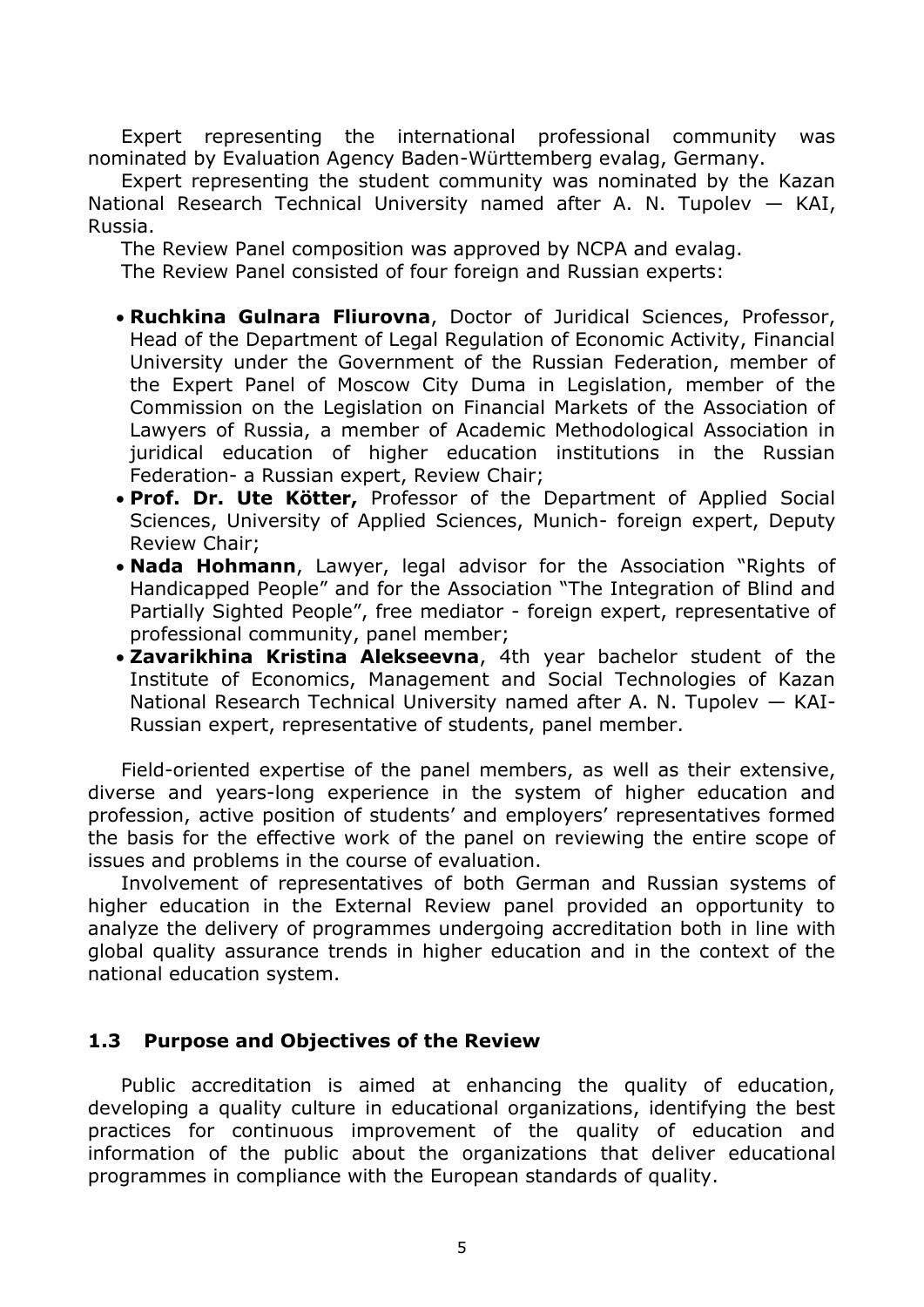The main objective of the external review is to identify the compliance of educational programme "International protection of human rights", 40.04.01 "Jurisprudence" delivered by KFU, with the standards and criteria of international public accreditation, developed by NCPA in cooperation with

evalag and aligned with the European standards for quality assurance in higher education ESG-ENQA as well as the to make the recommendations for the enhancement of the content and organization of the educational process within the programmes undergoing accreditation.

#### <span id="page-5-0"></span>**1.4 Stages of the External Review**

The External Review consisted of three main stages:

#### *1.4.1 The review of the Self-evaluation report*

The Federal State Autonomous Institution of Higher Education "Kazan (Volga region) Federal University" was responsible for the self-evaluation procedure, preparation and timely submission of the Self-Evaluation Report of the educational programme "International protection of human rights", 40.04.01 "Jurisprudence" to NCPA and evalag.

In compliance with the "Guidelines for Self-Evaluation of the Educational Programmes", developed by NCPA in cooperation with evalag, the Self-Evaluation Report on 50 pages includes: introduction, results of the selfevaluation procedure, conclusions and annexes. The self-evaluation procedure was carried out with regard to each NCPA and evalag standards based on the SWOT-analysis.

In compliance with the programme of the Review, the Self-Evaluation Report of the educational programme "International protection of human rights", 40.04.01 "Jurisprudence" was submitted to NCPA and evalag, and the Panel members 30 days prior to the site visit to the HEI.

When reviewing the Self-Evaluation Report, the External Review Panel had the opportunity to form a preliminary opinion on the educational programme undergoing accreditation and to analyze the compliance of the programme with the standards and criteria, developed by NCPA and evalag, and with the European standards of education quality.

The External Review Panel members noted the high level of the Self-Evaluation Report in terms of the structure, compliance of the information with the sections, the quality of perception, sufficiency of the analytical data, availability of the references to supporting documents and completeness of the data, which provided the possibility of forming a preliminary expert judgment.

The panel members noted the following drawbacks of the Self-Evaluation report: there were no specific data which would enable the External Review Panel to get a clear idea on the following: 1)presence or absence of students with disabilities; 2) availability of network education; 3) implementing the concept of continuity and consistency in education; 4) ways of interaction with employers; 5) the programme supervisor; 6) scientific school; 7) forms of international cooperation implementation; 8) interaction with secondary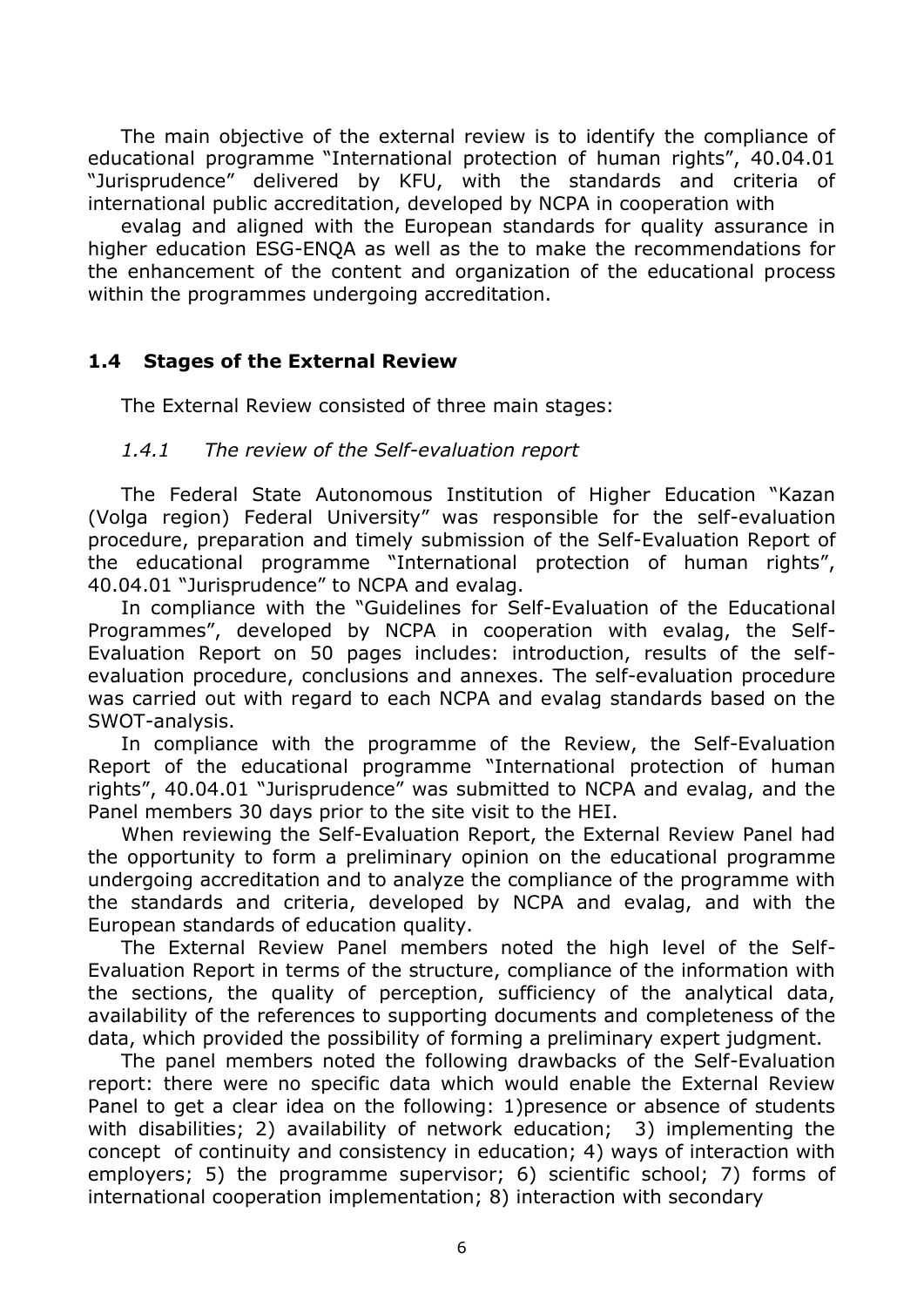schools and prospective students; 9) employment of the graduates from the Programme.

According to NCPA and evalag joined international standards and criteria, the preliminary assessment of the educational programme "International

protection of human rights", 40.04.01 "Jurisprudence" can be formulated as 'Substantial (significant) compliance".

During the external Review, the following issues required detailed analysis:

- $-$  If there are any people with disabilities enrolled in the programme;
- What the study programme is aimed at;
- How the curriculum incorporates the latest scientific advancements in the courses taught;
- If individual learning trajectories can be offered to students;
- $-$  If students are aware of the examination regulations;
- How the concept of continuity and consistency in education is implemented;
- If any interaction is carried out with secondary schools and prospective students in order to increase the number of master students;
- $-$  If there are any grounds for students' appeal;
- How the study workload is made adequate for students;
- What ways of interaction with on-the-job training venues/employers ensure practice-oriented nature of training;
- If any courses will be delivered in English;
- $-$  If any of the full-time teaching staff are foreign citizens;
- Who the programme supervisor is and how he/she supervises the programme;
- How students' independent work is enabled;
- What the core directions for international cooperation are;
- What kind of joint research is carried out and if students are involved in this research;
- If there are any examples of interaction with the professional community on the national level;
- If there is a scientific school at the faculty and whether it is unique;
- What kind of benefits or incentives students gain, if they participate and (or) win in international competitions;
- If the programme of double-degree diplomas is implemented;
- If there is an on-going monitoring of students' feedback on the learning process;
- How the local labour market demand is defined;
- What the key directions of systematic interaction with employers are;
- How the public demand for the programme courses is defined;
- Where the graduates are employed upon the programme completion;
- What kind of research was incorporated into the study courses;
- Where the students and teachers undergo internships and in what programmes the teaching staff advance their qualifications;
- If the supervision of the graduation thesis is carried out jointly by Russian and foreign supervisors;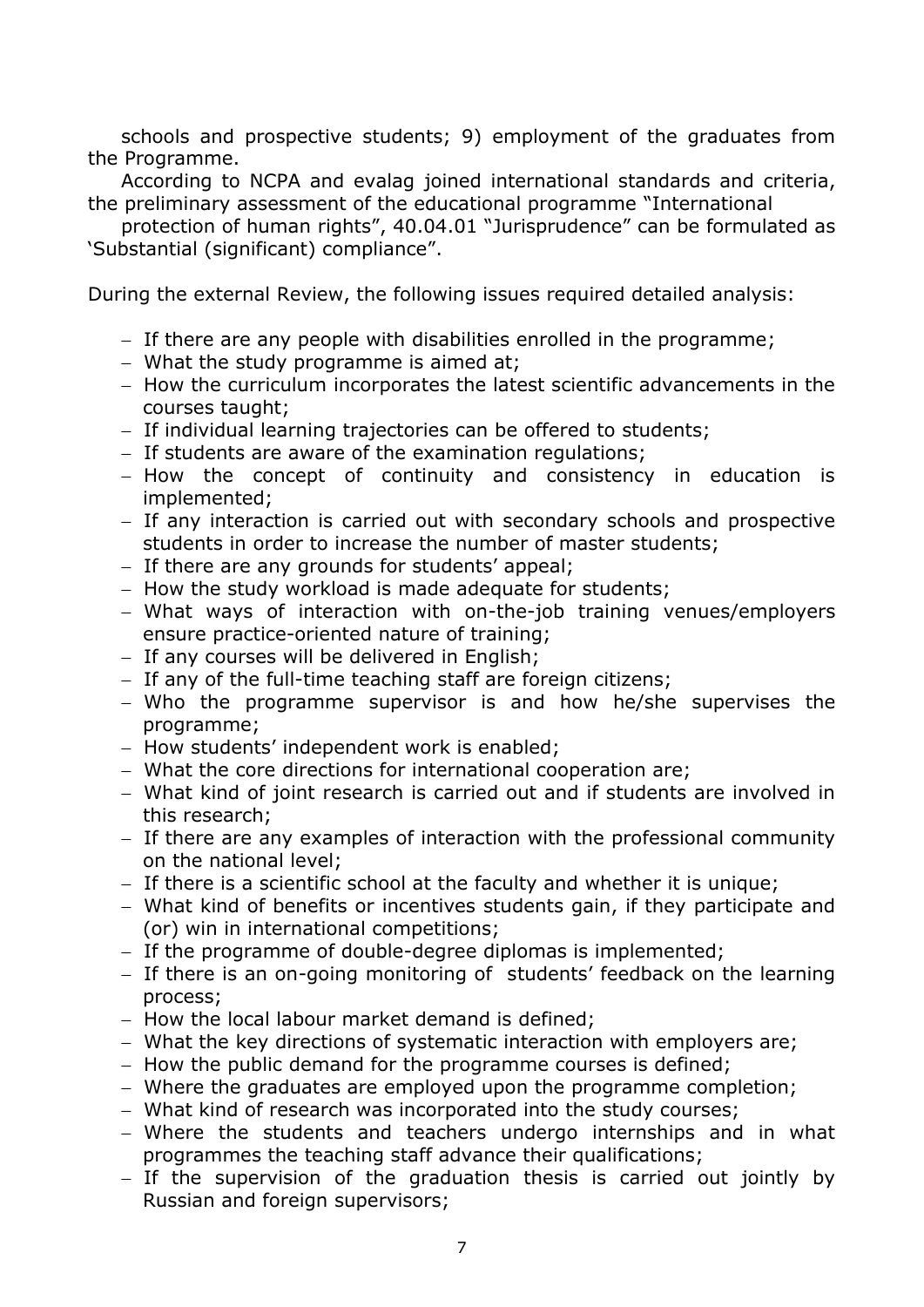- $-$  If the graduation theses are defended in a foreign language;
- In what journals students publish the results of their research work;
- How often the learning resources involved in the programme delivery are updated;
- If on-the-job placement report elaborates in the graduation thesis;
- What e-databases in the field of international law of human rights are available;
- If there are any plans of corrective and preventive actions as a result of internal audits and self-evaluations of the structural subdivisions;
- $-$  How the programme is financed;
- If the number of the teaching staff and their qualification sufficient and adequate for the programme delivery;
- If the number and quality of the learning resources sufficient and adequate for the programme delivery;
- How effective the currently existing system of quality assurance is.

During the preliminary meeting the panel members formulated the proposals, which determined the general strategy of the site visit.

#### *1.4.2 The site visit to KFU*

The Review Panel visited the Federal State Autonomous Institution of Higher Education "Kazan (Volga region) Federal University" on March 14-15, 2017 in order to confirm the reliability of the data of the Self-Evaluation Report, collect additional information with regard to the programme delivery and identify the compliance of the programme with the Standards and Criteria, developed by NCPA and evalag.

The dates and the programme of the site visit were preliminary determined by NCPA and evalag and approved after coordination with the University administration and the Panel members.

During the site visit, the Panel held meetings and interviews with the University administration, heads of departments, teaching staff, students, employers and KFU alumni. During the review the External Review Panel studied the presented documents and requested for additional materials.

The Review Chair supervised the work of the Panel.

The Panel notes that the Self-Evaluation Report provided by KFU allowed the experts to form a clear idea of the peculiarities of the study programme "International protection of human rights", 40.04.01 "Jurisprudence" delivery.

During the site visit the Panel reviewed the documentation, held meetings with various stakeholders, inspected research and university laboratories, it allowed the experts to obtain more complete information, which turned to be sufficient for objective and integral evaluation of the quality on the study programme undergoing accreditation.

The Review Panel considers it necessary to note the effective cooperation of experts with the NCPA and evalag staff during the preparation and site visit to KFU.

The Panel notes high level of organization and efficient work.

For conducting the site visit, the University administration provided the External Review Panel with administrative support, including organization of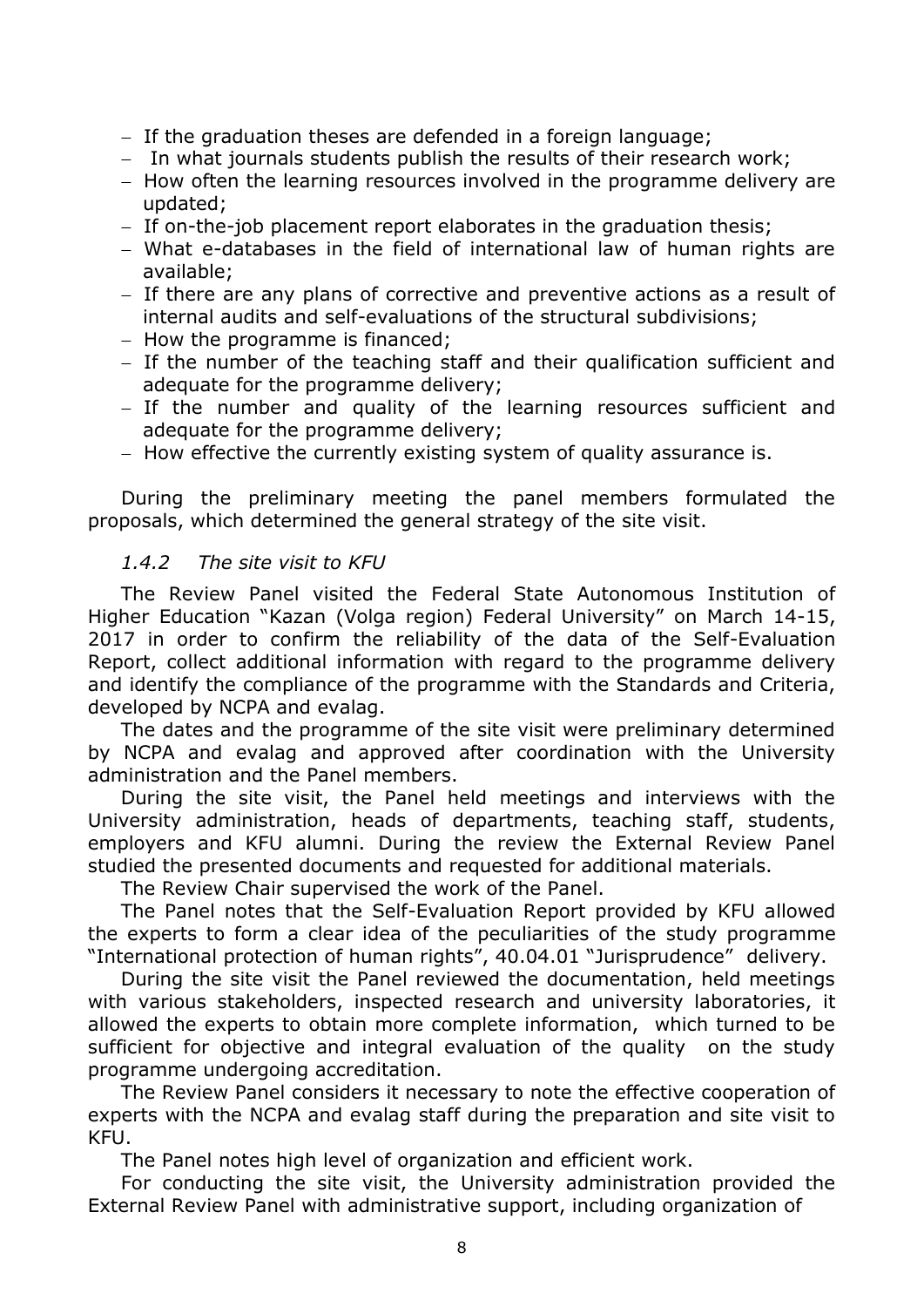the meetings and interviews, facilities, computers with the Internet access and the necessary scientific, educational and methodological materials.

On the last day of the visit the Review Chair presented the oral report on the results of the visit to the University administration, teachers and students.

The detailed programme of the Panel visit is available in the Annex to the present report.

#### *1.4.3 Conclusion on the Results of the External Review*

Following the results of the External Review of Federal State Autonomous Institution of Higher Education "Kazan (Volga region) Federal University", the External Review Panel presented to NCPA and evalag the Report on the Results of the External Review of the study programme "International protection of human rights", 40.04.01 "Jurisprudence", which is delivered by the educational institution.

The working version of the Report on 32 pages without annexes was prepared by the Review Chair and submitted to NCPA and evalag after coordination with other Review Panel members. After that the Report is to be submitted to the administration of KFU to correct possible factual errors.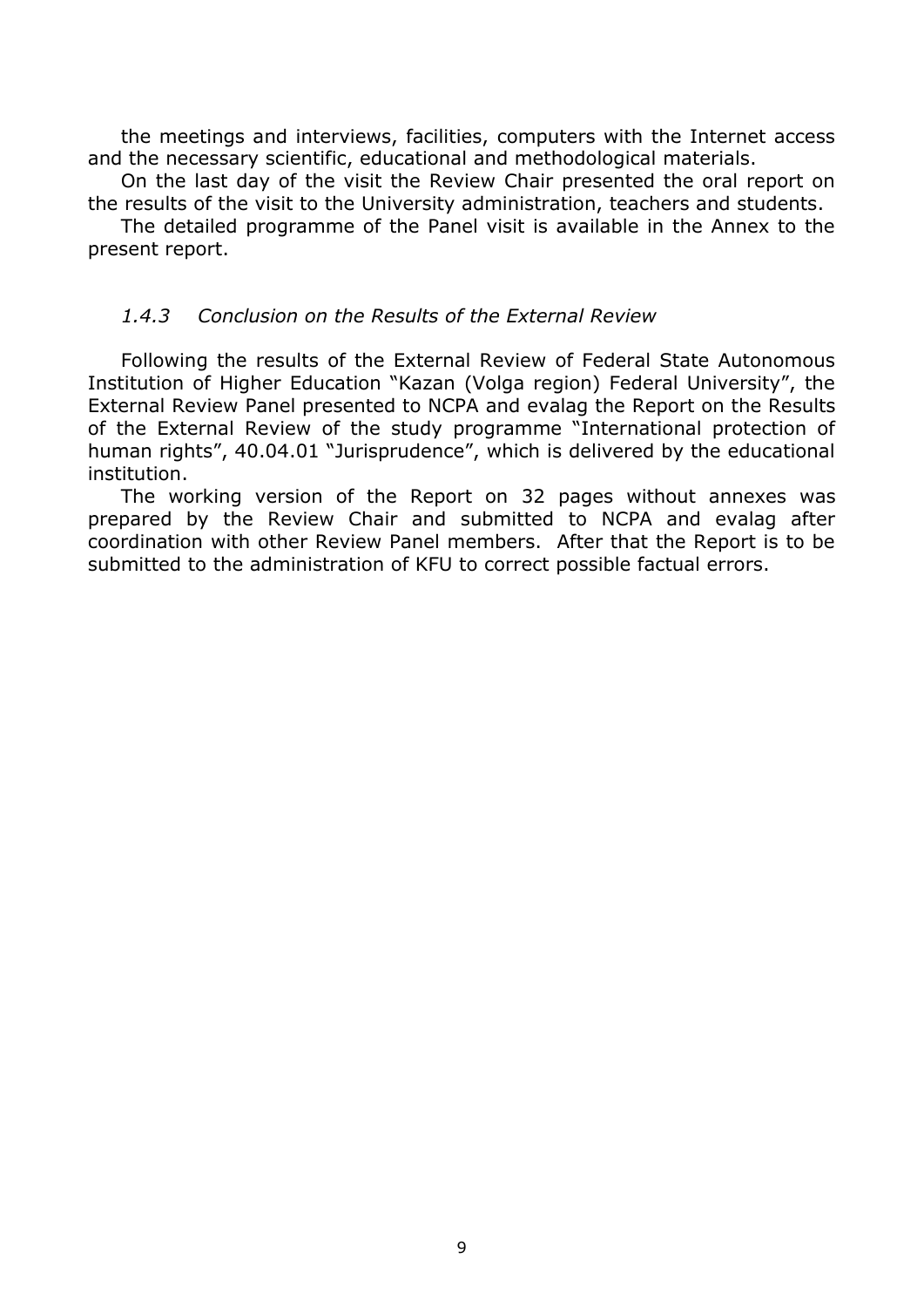#### <span id="page-9-0"></span>**2. DESCRIPTION OF THE EDUCATIONAL PROGRAMMES**

The Faculty of Law of Kazan (Volga region) Federal University (hereinafter referred to as KFU) is one of the oldest law schools in the Russian Federation. At present the Faculty of Law consists of 9 Departments, including the Department of International and European Law, 2 research and educational centres including the Centre of Human Rights, International Law and Problems of Integration, a Research Laboratory of the Energy Law, the Centre of Educational Technologies, Law School Clinic.

The Faculty of Law has been a member of European Association of law Schools from 2014. In 2016 the Faculty starts publishing a journal Kazan University Law Review in English. The Master's programme "International protection of human rights" is delivered in intramural and extramural forms. The number of students enrolled in a Master's programme "International Protection of Human Rights" is as follows:

In the first-year: 18 Master students including 11 intramural and 7 extramural;

In the second-year: 10 Master students including 8 intramural and 2 extramural. There are also international students. In the  $2<sup>nd</sup>$  year there are 2 international students from Iraq and Benin; in the first year there are 3 international students from Venezuela, Uzbekistan, and Tajikistan. The objectives and the profile of the programme comply with the international standards. The Office of the High Commissioner for Human Rights is actively involved in the development and implementation of the study programme.

The Programme equals 120 credits regardless of the forms of education and educational methods and technologies employed, whether the programme is delivered in accordance with the individual study plan or as accelerated education programme.

Master programme lasts 2 years and represents the consequent educational level after a Bachelor's programme. Graduates from the Specialist's programme (usually 5 years) are also eligible for enrolment in a Master Programme.

The structure of the Study Programme includes 2 cycles- general scientific and professional and consists of 2 programme components: research work and final state attestation. The general scientific cycle includes basic compulsory courses; the professional cycle includes a variable component along with the compulsory and elective courses. Elective courses are usually coupled, so that a student could choose one course out of two offered. The variable component makes about 25% of all the courses.

The contents of the educational courses is carefully selected based on the existing academic standards, public needs and labour market demands. Dedication to the labour market demand is achieved due to systematic interaction between the education and employers and is formalized as criteria and demands imposed to master students from the point of view of their practical suitability for the labour market. The Master's Programme was developed with contribution from the Office of the High Commissioner for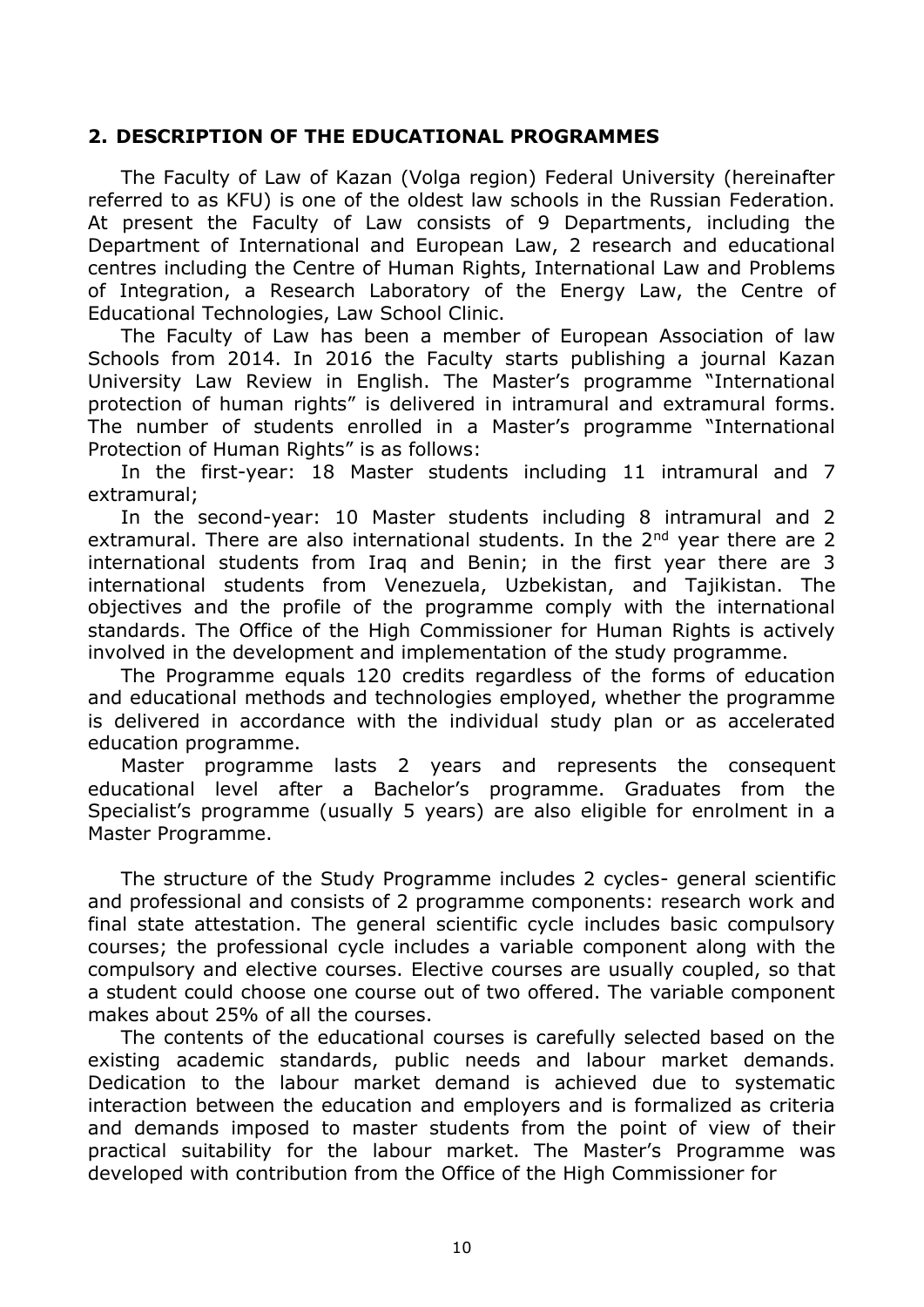Human Rights as a part of a consortium of Russian higher education institutions. The consortium coordinator is the People's Friendship University of

Russia, which acts within an Agreement signed by the consortium members. All the courses included into the syllabus are supported with the working academic programmes. These working academic programmes align with the contemporary state of research achievements in the relevant fields of science. In all the courses the teachers and lecturers have developed academic programmes in compliance with the Federal State Educational Standards of Higher Education.

The qualification of KFU Faculty of Law teaching staff corresponds to the programme profile and objectives. All the teachers and lecturers have background field-specific higher education, scientific degree, over 3 years work experience in the profession, scientific publications within the Study Programme area.

Education within the programme includes theoretical training, practical training (students' research work), preparing a Master's thesis and its defence. The aggregate theoretical training courses take 63 credits, including 17 credits of general scientific cycle courses, 46 credits of professional courses. Compulsory courses take 30 credits; selective courses take 16 credits. All kinds of practical training including educational internship, on-the-job training and students' research work take 48 credits. Master thesis preparation and writing takes 21 credits), preparation for a Master thesis defence and the procedure of defence takes 9 credits. Thus, 55% of credit value is allocated to learning courses and 44% of credit value is allocated to carrying out research and preparing a Master's thesis.

It is possible to organize education based on the individual study plan in compliance with the Regulation on the procedure of the accelerated education based on the individual study plan for students completing their secondary vocational or higher education and (or) enrolled in a study programme of secondary vocational or higher education, and (or) capable and (or) intelligent enough to master a Study programme within a shorter term in comparison with the term of education stipulated by the Federal State Educational Standard at the Federal State Autonomous Educational Institutions of Higher Education.

The needs and requirements of students with restrictions are taken into consideration in compliance with the Regulations on training handicapped students and students with health restrictions at KFU. Such students may also study based on the individual study plan.

Students' independent work (self-study) takes an essential part of time of the process of education. The classroom workload doesn't exceed 40% (22 academic hours per week according to the Federal State Educational Standard of Higher Education) from the total number of academic hours allocated for the course within a Study Programme.

The assessment of the intended learning outcomes is carried out on several stages: during interim control in the process of education; during final control upon completing the course; during the procedure of final state attestation of graduates.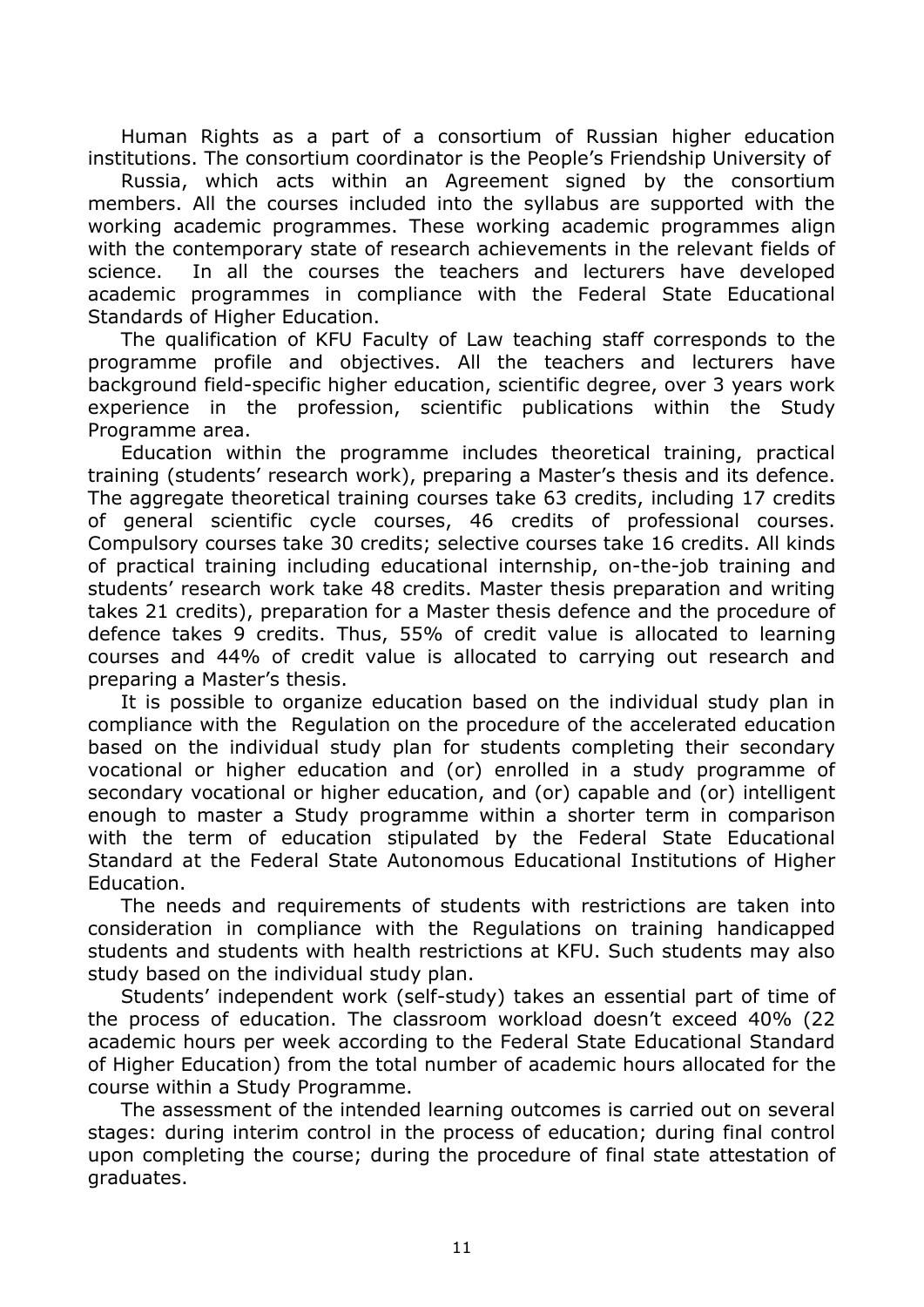According to the requirements of the Federal State Educational Standard of Higher Education a fund of assessment tools was compiled for the purpose of routine and interim control. These funds include test questions and typical assignments for practical classes, laboratories and control work, colloquiums,

tests and exams, computer-generated tests, sample themes for course papers/projects, summaries, etc., as well as other forms of control enabling to evaluate the level of competence development. Funds of assessment tools are developed and approved within the course working programmes.

In order to monitor the results of a study programme implementation KFU carries out self-audits which include regular in-house audits of form and contents of training documentation (course programmes, main professional study programmes, training kits).The system of quality management at KFU involves students' participation in the quality assurance activities (regular surveys held at the University in order to find out the level of students' satisfaction with the organization and arrangement of the teaching and learning process in the framework of a study programme).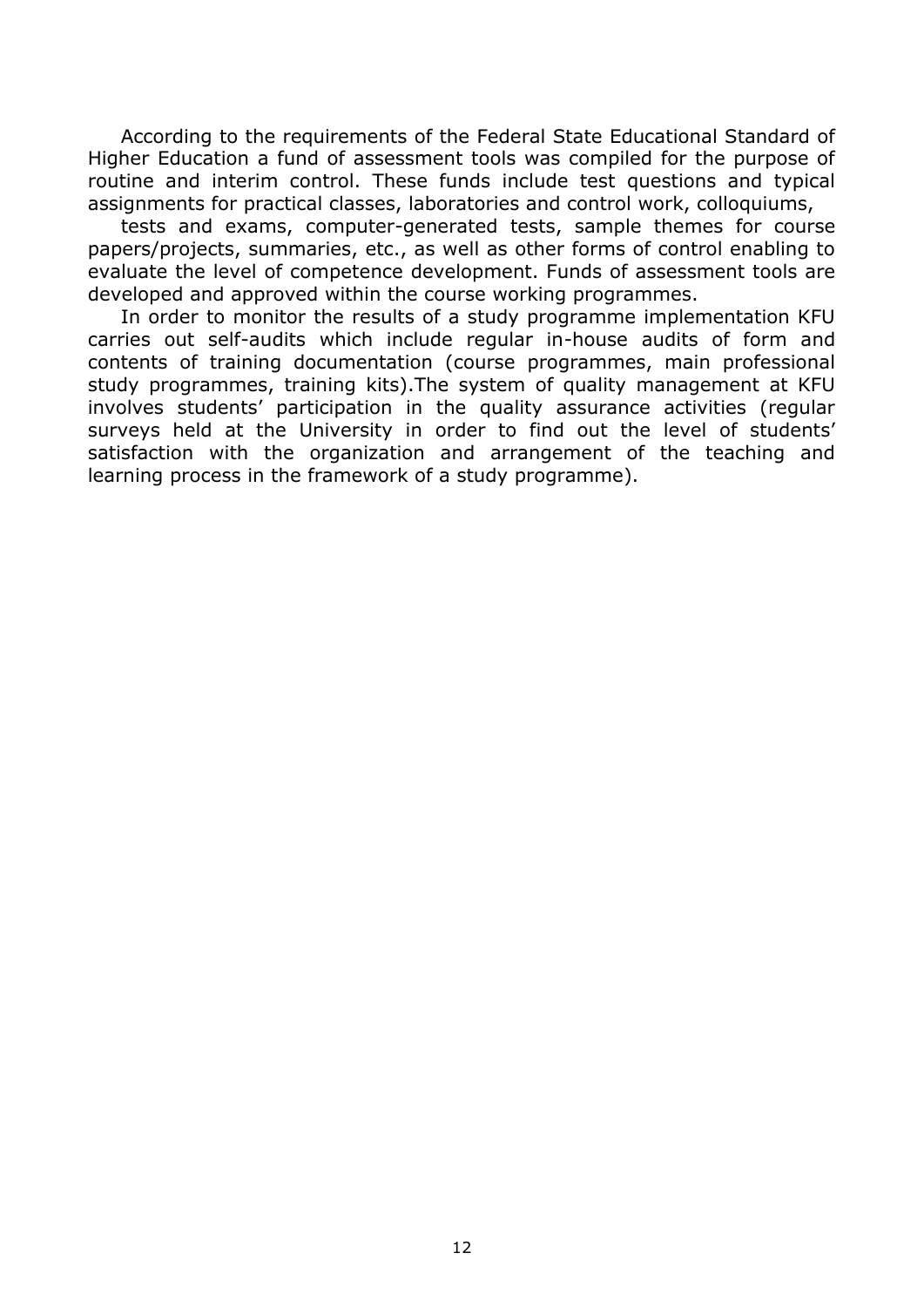# <span id="page-12-0"></span>**3. RESULTS OF THE EXTERNAL REVIEW**

# **4.1 Standard 1. Programme profile**

#### <span id="page-12-1"></span>*Compliance with the standard: Good*

#### Table 1 – Criteria with regard to Standard 1

| No | Aspect of review                                                                                                                                               | Assessment |  |
|----|----------------------------------------------------------------------------------------------------------------------------------------------------------------|------------|--|
| 1. | Correspondence of the objectives of the study programme to the profile and<br>strategic goals of the HEI                                                       |            |  |
| 2. | Definition of the intended learning outcomes of the programme and their<br>accessibility                                                                       |            |  |
| 3. | Correspondence of the intended learning outcomes to the level of awarded<br>qualification                                                                      | good       |  |
| 4. | Consideration of academic and professional requirements (standards),<br>public needs and the demands of the labour market in the intended learning<br>outcomes |            |  |
| 5. | Relation of the study programme to research (provision of scientific<br>methods in theory and practice, research based teaching)                               |            |  |
| 6. | Compliance of the programme's profile with internationally accepted<br>standards                                                                               |            |  |
| 7. | The international dimension of the programme                                                                                                                   |            |  |
| 8. | Correspondence (adequacy) of the teaching staff's qualifications to the<br>profile and objectives of the programme                                             | very good  |  |

The goal set within the study Programme complies with the profile and the strategic objectives of the educational institution, federal and international standards. The Office of the UN High Commissioner for Human Rights is actively involved in Programme development and implementation. The study courses to be included in the Programme are coordinated with the Office of the UN High Commissioner for Human Rights within the framework of methodological committee and the Council on behalf of Russian consortium. Upon a successful programme completion the graduates may be internationally employed in the countries where academic degrees and qualifications granted in Russia are recognized.

A competence-based model of a graduate prepared at KFU is consistent with the regional labour market demand, new progress in science and technology and tailored to the peculiarities of KFU academic school and traditions.

The intended learning outcomes comply with the level of qualification awarded by the study programme.

The contents of the educational courses of the Masters' programme is based on the existing academic standards, public needs and labour market demands. The Master Programme courses are delivered by well-qualified specialists in the field of international law, human rights, other branches of jurisprudence and areas of knowledge: 6 Doctors of Sciences, Professors; 13 Candidates of Sciences, Associate Professors; 1 Candidate of Sciences, Senior Lecturer.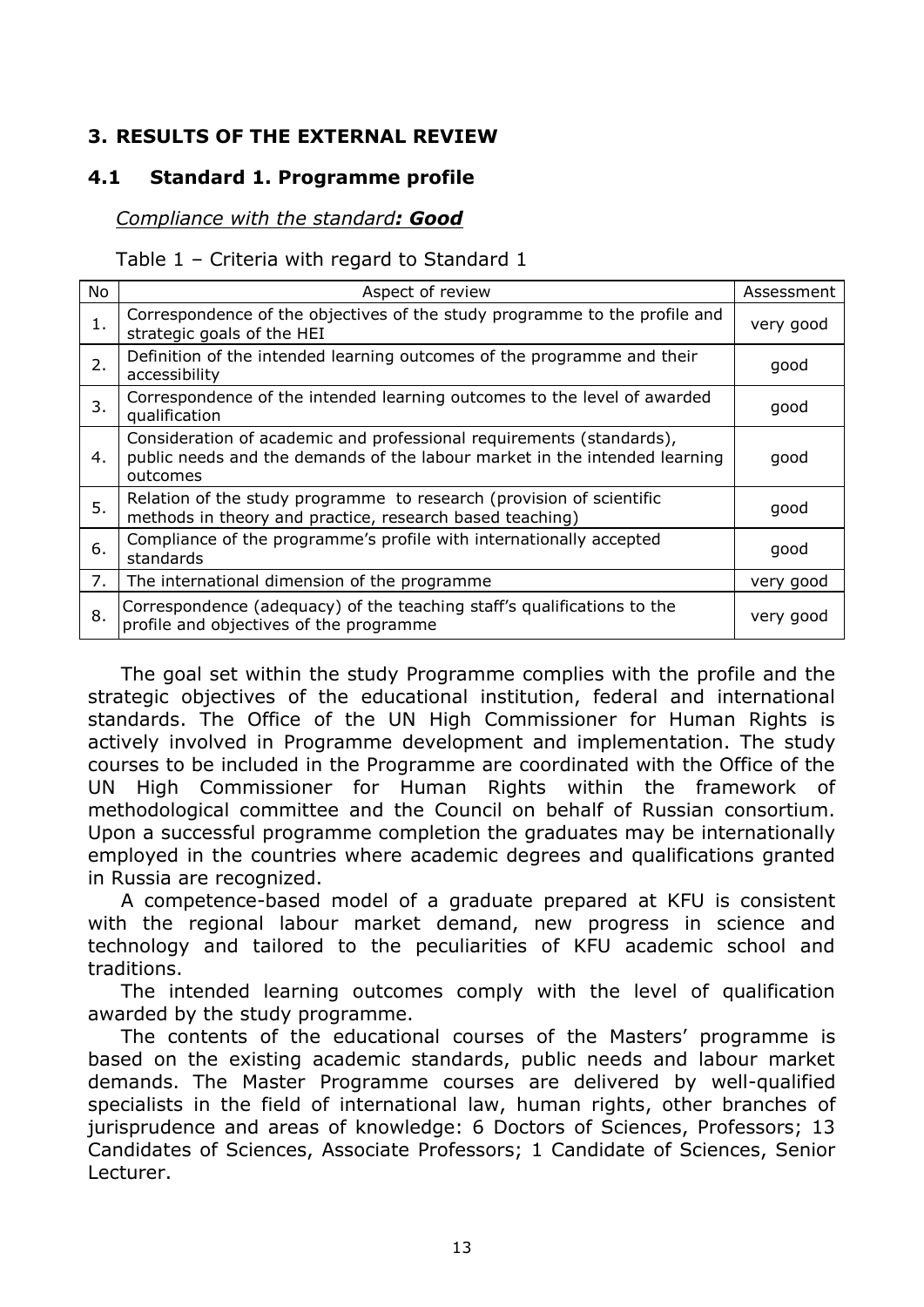# **Achievements:**

- Adequacy and social value of the study Programme.
- The study programme was developed with involvement and support from the Office of the UN High Commissioner for Human Rights.
- The Master Programme courses are delivered by well-qualified specialists in the field of international law, human rights, other branches of jurisprudence and areas of knowledge: 6 Doctors of Sciences, Professors; 13 Candidates of Sciences, Associate Professors; 1 Candidate of Sciences, Senior Lecturer.
- The programme profile and its goal is complied with international standards.

#### **Areas for improvement:**

- Closer link between the study Programme and research.
- Internationalisation of the study programme.
- Consideration of the labour market demands in terms of study programme contents.

#### **Recommendations:**

- It is recommended to define the mechanism of the public demand, as well as labour market demands, as applicable to the study Programme.
- Students should be more actively involved in the research work.
- It is recommended to introduce double-degree diploma programmes.
- It is advisable to expand the employers' list on the federal and international level including non-commercial organization in order to meet the demands of potential Programme consumers.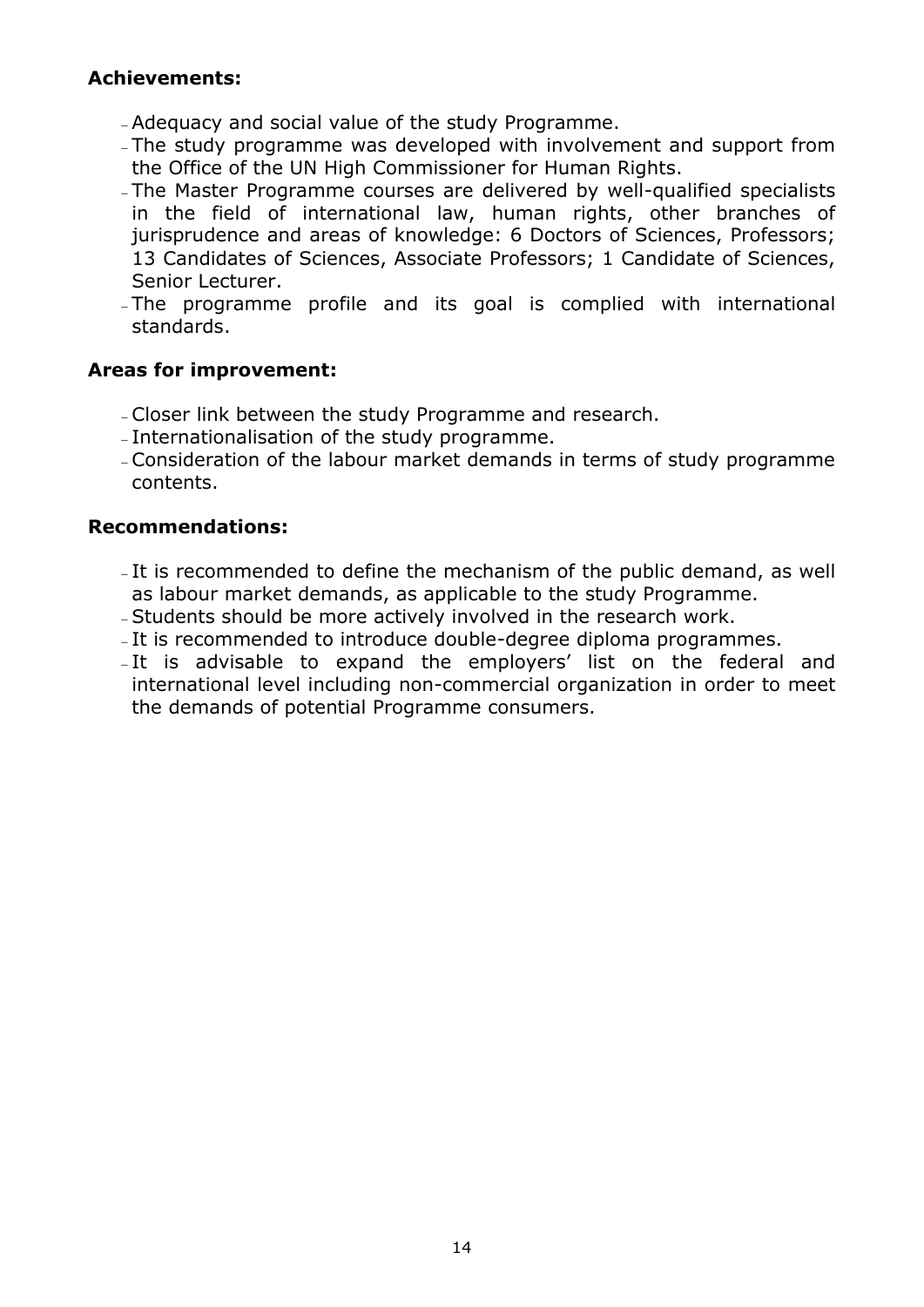<span id="page-14-0"></span>*Compliance with the standard: Good*

# **Table 2 – Criteria with regard to Standard 2**

| No. | Aspect of review                                                                                                                                                                                                                | Assessment |
|-----|---------------------------------------------------------------------------------------------------------------------------------------------------------------------------------------------------------------------------------|------------|
| ı.  | Structuring of the programme and ways of achieving intended learning<br>outcomes                                                                                                                                                |            |
| 2.  | Mechanisms for providing knowledge in the corresponding discipline in the<br>framework of the delivered programme. Application of scientific methods in<br>the delivery of the programme                                        |            |
|     | Organization of learning experience with the account of the diversity of<br>students and their needs and appropriate student-centered teaching.<br>Encouraging students to take an active role in creating the learning process | good       |

The structure of the Programme facilitates the achievement of the intended learning outcomes. The methods used in the Master programme's delivery are stipulated in the Federal State Educational Standard of Higher Education and are deemed sufficient for the achievement of intended learning outcomes.

The Faculty of Law established a resource centre based on the Research and Educational Centre of Human Rights, International Law and Problems of Integration. There is a possibility to take into consideration students' intellectual capacity and learning needs and implement the process of education based on the individual curriculum fully complied with the local acts.

Needs and requirements of different categories of students are taken into consideration. Classes are delivered mainly in the evening in order to meet the requirements of employed students.

The needs and requirements of students with health restrictions are taken into consideration in compliance with the Regulations on training handicapped students and students with health restrictions at a Federal State Autonomous Educational Institutions of Higher Education Kazan (Volga region) Federal University

Meeting the interests of students in difficult life situation or from a deprived background is carried out in the framework of further social support of this category of students:

#### **Achievements**:

- Access to a resource centre based on the Research and Educational Centre of Human Rights.
- Students may choose to study based on individual study plan.
- The interests of working students and students in difficult life situations are considered.
- The teaching staff develops and introduces their author's courses in the syllabus.

#### **Areas for improvement:**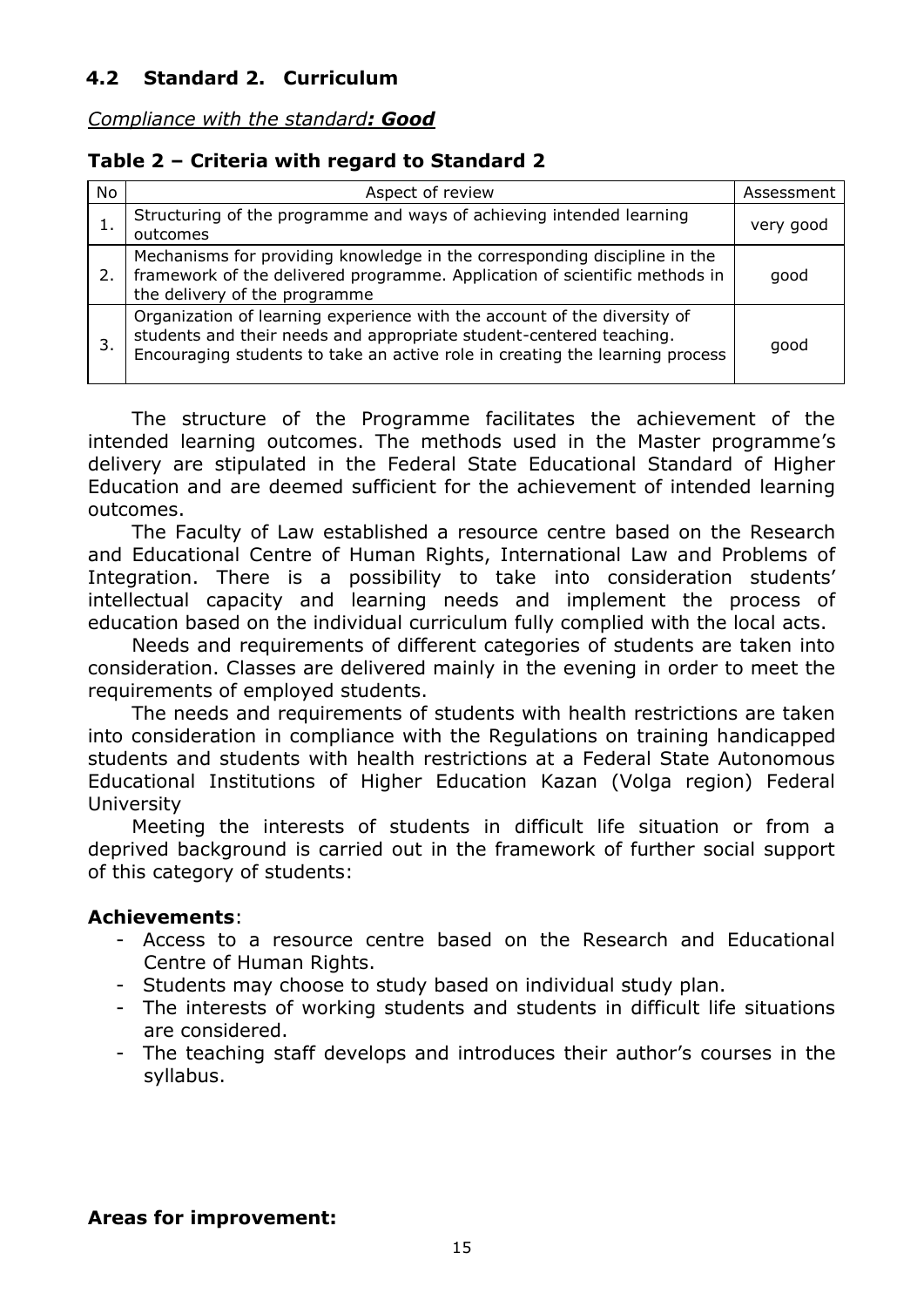- Teaching and learning materials should be better adapted for people with disabilities.
- The educational process should be based on continuity and coherence.
- Students should be engaged in the organization of the educational process.

## **Recommendations:**

- It is recommended to adapt teaching and learning materials for people with health restrictions (discrepancies of sensor systems).
- It is advisable to involve students into the organizations of the educational process.
- It would be appropriate to initiate a public office or a position of to protect rights of people with disabilities.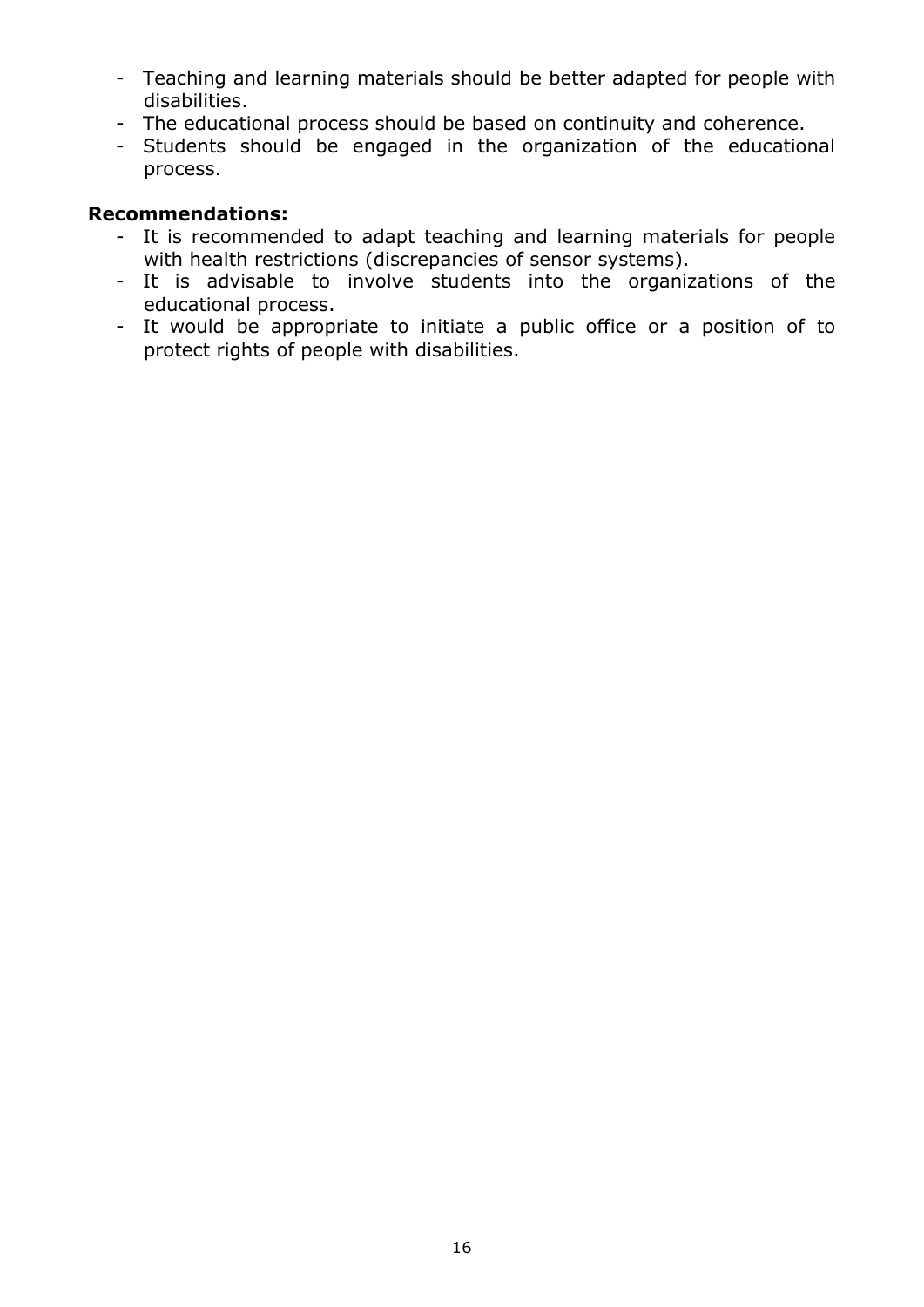# <span id="page-16-0"></span>**4.3 Standard 3. Student assessment**

*Compliance with the standard: Good*

# **Table 3 – Criteria with regard to Standard 3**

| <b>No</b> | Aspect of review                                                                                                   | Assessment |  |  |
|-----------|--------------------------------------------------------------------------------------------------------------------|------------|--|--|
| 1.        | Organization of assessment of intended learning outcomes                                                           |            |  |  |
| 2.        | The adequacy of the amount and requirements of assessments with<br>regard to the intended learning outcomes        |            |  |  |
| 3.        | The correspondence of the requirements of the thesis to the level of the<br>degree                                 |            |  |  |
| 4.        | Transparency and consistency of assessment criteria                                                                |            |  |  |
| 5.        | Adequacy of the qualifications of the staff undertaking assessments                                                | very good  |  |  |
| 6.        | Availability of examination regulations                                                                            | very good  |  |  |
| 7.        | Availability of clear and objective regulations for student absence, illness<br>and other mitigating circumstances | very good  |  |  |

The assessment of student knowledge and skills is represented in three forms- a test, a grading test and an exam. The rules and guidelines of exam procedure are available from the information and analytical system "E-University".

The scope of the learning material and the assessment requirements are adequately aligned with the intended learning outcomes. Every course included in the curriculum has a complete set of teaching and learning materials. A Head and a programme Coordinator monitor students' progress on a regular basis. The assessment of intended learning outcomes is carried out in several stages: during interim control in the process of education; during final control upon completing the course; during the procedure of final state attestation of graduates.

The university organizes regular progress monitoring and interim attestation of students so that those were very similar to students' future professional activity.

The teaching stuff involved in students' assessment are adequately qualified to do so. All the teachers and lecturers have background field-specific higher education, scientific degree, over 3 years work experience in the profession, scientific publications within the Study Programme field.

The needs of working students, international students and students with health restrictions are taken into consideration when compiling a time-table so that they could attend all the classes.

#### **Achievements:**

- Access to information and analytical system "e-University".
- High level of teachers' qualification.
- The educational process is organized in full compliance with the contemporary requirements.
- There are clear rules and regulations in the framework of educational process delivery.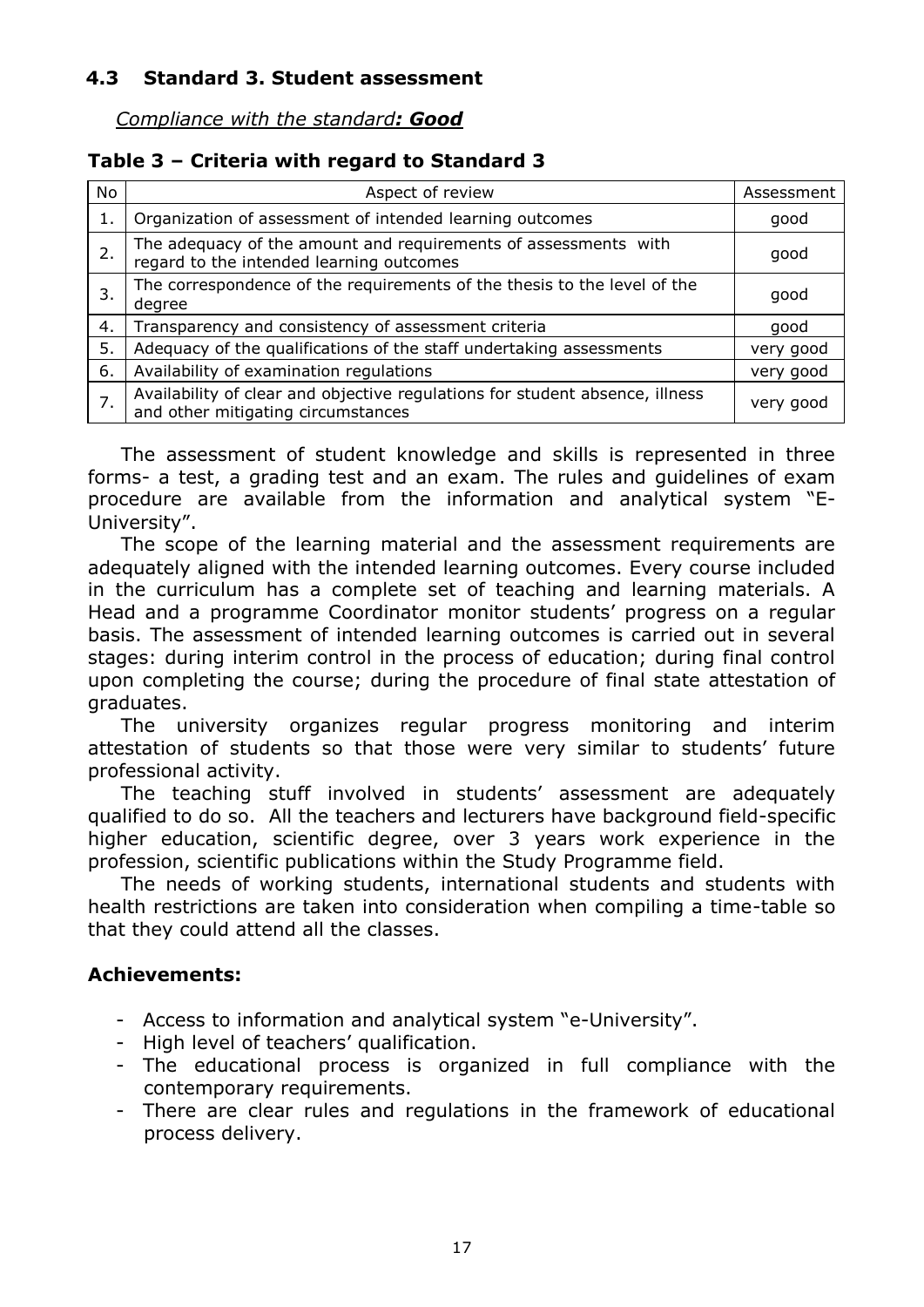# **Areas for improvement**:

- Students' independent work.
- Research results of a graduation thesis.

## **Recommendations:**

- It is recommended to expand students' independent work (self-studies).
- It is necessary to involve employers in the review of assessment tools fund.
- It is advisable to introduce joint supervision of a graduation thesis by Russian and international supervisors along with thesis writing and defence in a foreign language.
- It is recommended to diversify testing formats.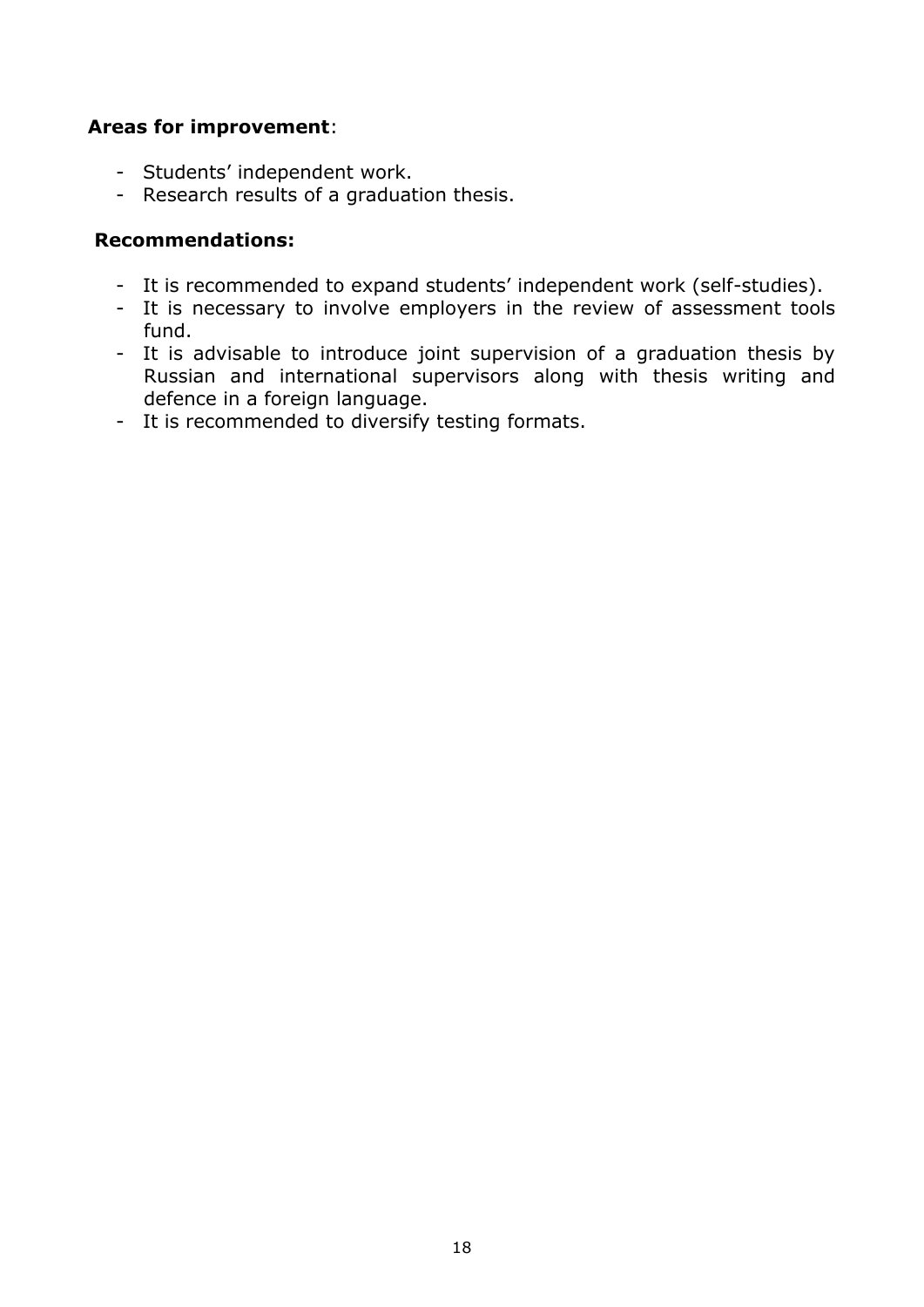# <span id="page-18-0"></span>**4.1 Standard 4. Organisation of the study programme**

## *Compliance with the standard: Good*

# **Table 4 – Criteria with regard to Standard 4**

| No | Aspect of review                                                                                                                                          | Assessment |  |  |
|----|-----------------------------------------------------------------------------------------------------------------------------------------------------------|------------|--|--|
| 1. | Appropriateness of entry qualifications                                                                                                                   |            |  |  |
| 2. | Regulations for the recognition of qualifications (i.e. Lisbon Convention)                                                                                |            |  |  |
| 3. | Organisation of the study process and achievement of intended learning<br>outcomes. Consideration of the diversity of students and their needs            |            |  |  |
| 4. | Management of the study programme (roles and responsibilities)                                                                                            |            |  |  |
| 5. | Adequacy of the workload of the programme with respect to the necessity<br>to reach the intended learning outcomes in the scheduled time frame            | good       |  |  |
| 6. | Organization of the student life cycle (i. e. all (organisational) relationships<br>between the student and the institution from enrolment to graduation) | good       |  |  |
| 7. | Student support system (care services and student advisory services)                                                                                      | very good  |  |  |
| 8. | Cooperation with internal and external partners                                                                                                           | good       |  |  |

The entry requirements are appropriate and can be found in the Regulation on the admission to a Master Programme of Kazan (Volga region) Federal University.

The Study Programme allows meeting needs and requirements of students with different capabilities and different performance levels.

There is a well-established mechanism of the Study Programme management. The academic workload within the Study programme is adequate and enables attaining the intended learning outcomes within a set period of time. The academic workload is evenly distributed over the semesters and does not exceed 22 hours per week. The system of students' support and consultancy is embedded into the educational process. International students also benefit from multifaceted support (informational, welfare, social-cultural, language adaptation) which helps ease social, cultural, social-academic, and psychological adaptation of international students.

In the framework of cooperation between national and international partners there is a Consortium Agreement on launching a study programme in the field of human rights in cooperation with a number of educational institutions.

#### **Achievements:**

- Implementation of "Accessible environment" programme.
- Considering needs and demands of students with different abilities.
- Regular monitoring of students' feedback on the educational process ("Teachers as viewed by students", "Teaching and learning as viewed by students).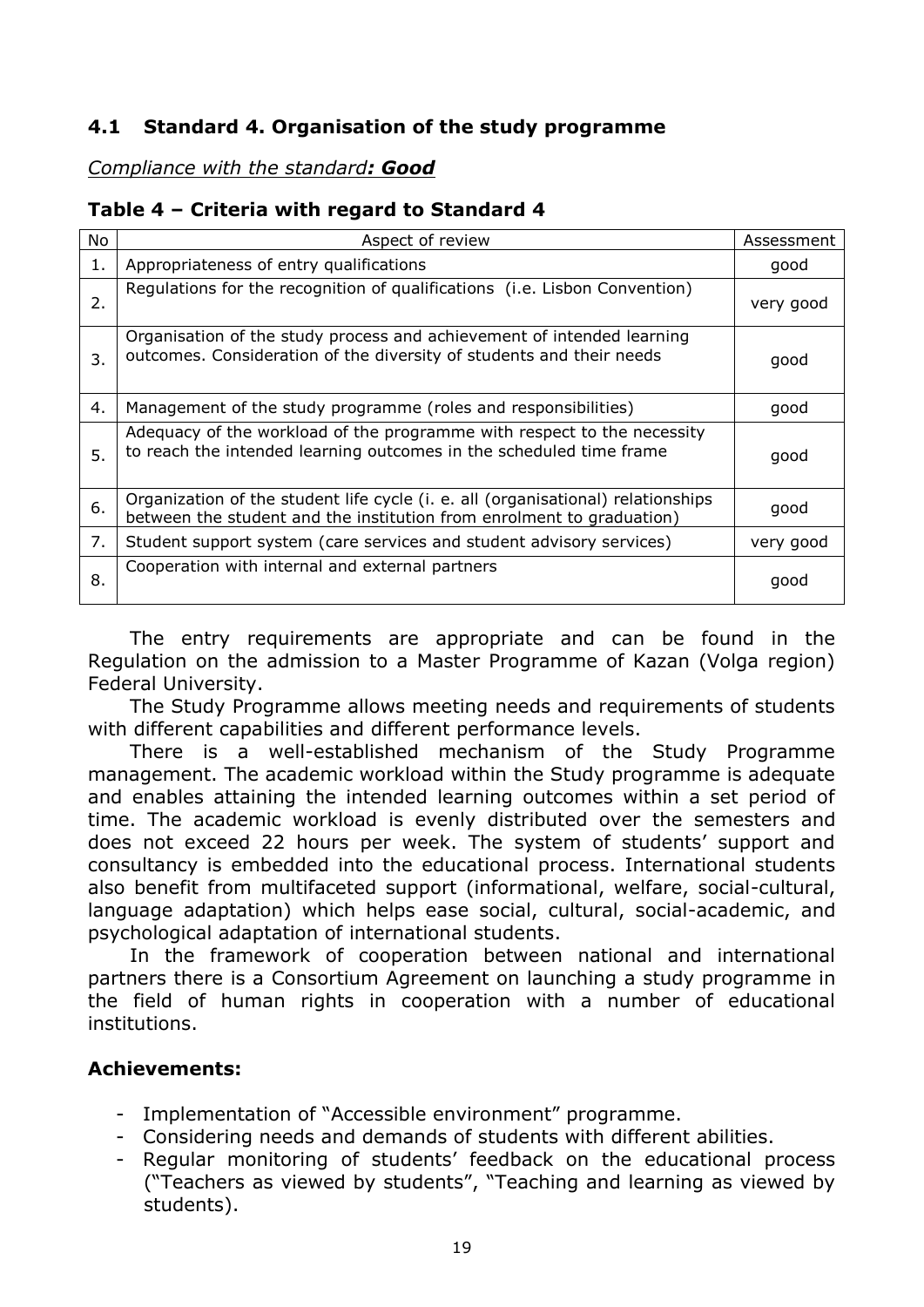- Effective system of students' support and consultancy.

# **Areas for improvement:**

- The mechanism of Study Programme administration.
- Cooperation with Russian and foreign partners including potential employers.

## **Recommendations:**

- It is necessary to define the functions of the Study programme Head and integrate those into the mechanism of Study programme administration management.
- It is recommended to expand cooperation with Russian and foreign partner-universities and potential employers.
- It is recommended to expand the directions for students' extracurricular activities.
- It is advisable to establish a support system for young parents.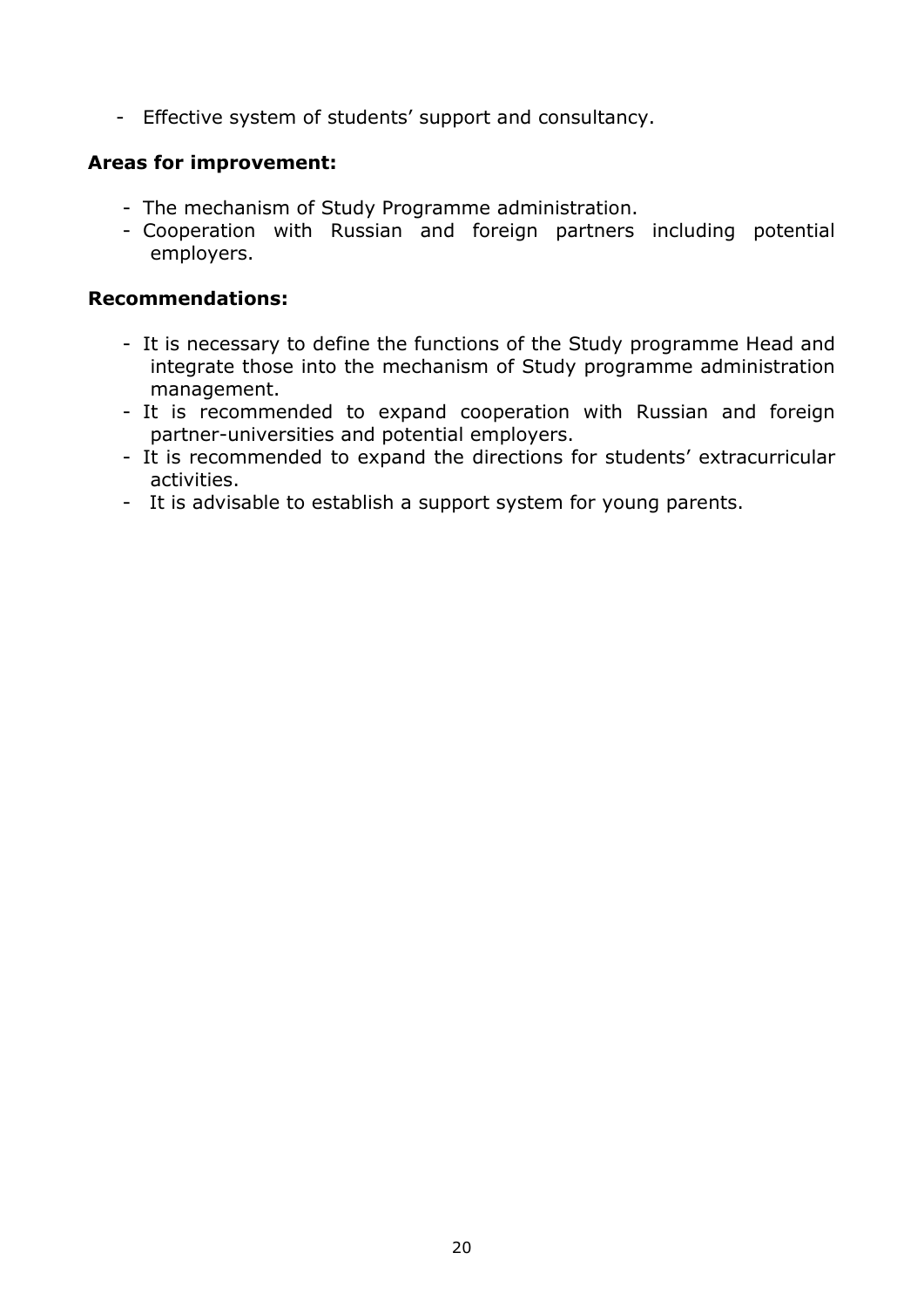# <span id="page-20-0"></span>**4.4 Standard 5. Resources**

# *Compliance with the standard: Very good*

#### Table 5 – Criteria with regard to Standard 5

| No. | Aspect of review                                                                                                                                              |              |
|-----|---------------------------------------------------------------------------------------------------------------------------------------------------------------|--------------|
| 1.  | Sustainability of funding and financial management                                                                                                            | good         |
| 2.  | Adequacy of the number and qualification of academic staff<br>(full-time and part-time) to ensure intended learning outcomes                                  | very<br>good |
| 3.  | Availability of strategies and processes for the staff recruiting and staff<br>development                                                                    | Good         |
| 4.  | Availability, sufficiency and quality of facilities and equipment for the provision of<br>the programme (library, laboratories, teaching rooms, IT equipment) | very<br>good |
| 5.  | Sufficiency and quality of the resources provided to reach the objectives of the<br>programme                                                                 | very<br>good |

The programme delivery is funded by both: the Ministry of Education and Science of the Russian Federation in terms of state-funded openings and the students who cover their education costs on their own. These funds are used for establishment and support of the necessary material and technical resources of the Study Programme, covering the literature costs. The programme is also partly funded by the Office of the High Commissioner for Human Rights and the consortium coordinator (Peoples' Friendship University of Russia) in the framework of a three-year grant agreement. These funds are spent to cover expenses and work payment of visiting lecturers, holding research and educational events, partly on resource centre's equipment. The grant is funded with the target contribution of the Russian Federation and is recurrent.

The programme is financed in the amount sufficient for efficient programme delivery.

The number and qualification of academic staff of the Faculty of Law is adequate to ensure the attainment of the intended learning outcomes. The teachers and lecturers take an active part in international conferences, undergo further training at the Peoples' Friendship University of Russia (Moscow), Moscow State University of Foreign Affairs of the Ministry of Foreign Affairs of Russia (Moscow), Higher School of Economics (Moscow), EIUC (Venice), Universities of Helsinki, Zagreb, Leven, Giessen, Oslo, Amsterdam, Vienna, etc. The Department of International and European Law carry out the projects funded from the grants of the European Commission TEMPUS, ERASMUS +. At present there is a Jean Monnet International Centre of Excellence in European Studies - VOICES + functioning at the premises of research and education centre.

Material-technical, educational-methodological and software-informational base ensures adequate training within the Study Programme undergoing accreditation.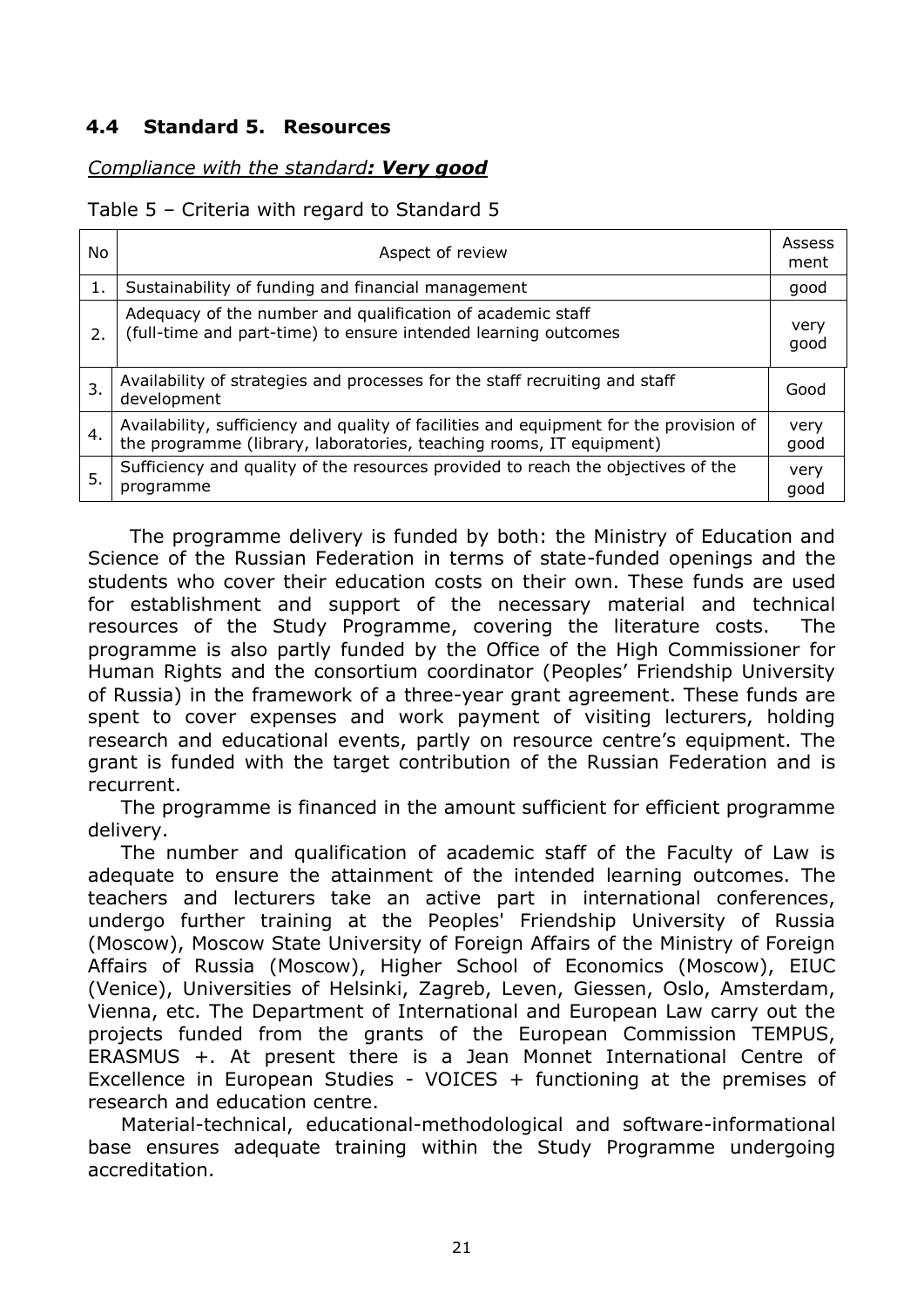# **Achievements:**

- Availability of state-funded places in the Study Programme.
- Agreement on cooperation with the Office of the UN High Commissioner for Human Rights.
- Sufficient number and high qualification of the teaching staff.
- Complete educational resources necessary for the programme delivery and ensuring achievement of the set goals.

#### **Areas for improvement:**

- Involvement of employers in the educational process.
- Databases in the field of international protection of human rights.
- Use of textbooks and educational supplies written by the University teachers.

#### **Recommendations**:

- It is necessary to engage top managers from industry and key personnel from professional companies in the educational process delivery.
- It is advisable to introduce practices on inviting visiting lecturers from abroad to deliver certain courses.
- It is recommended to expand the number of e-databases in the field of international protection of human rights.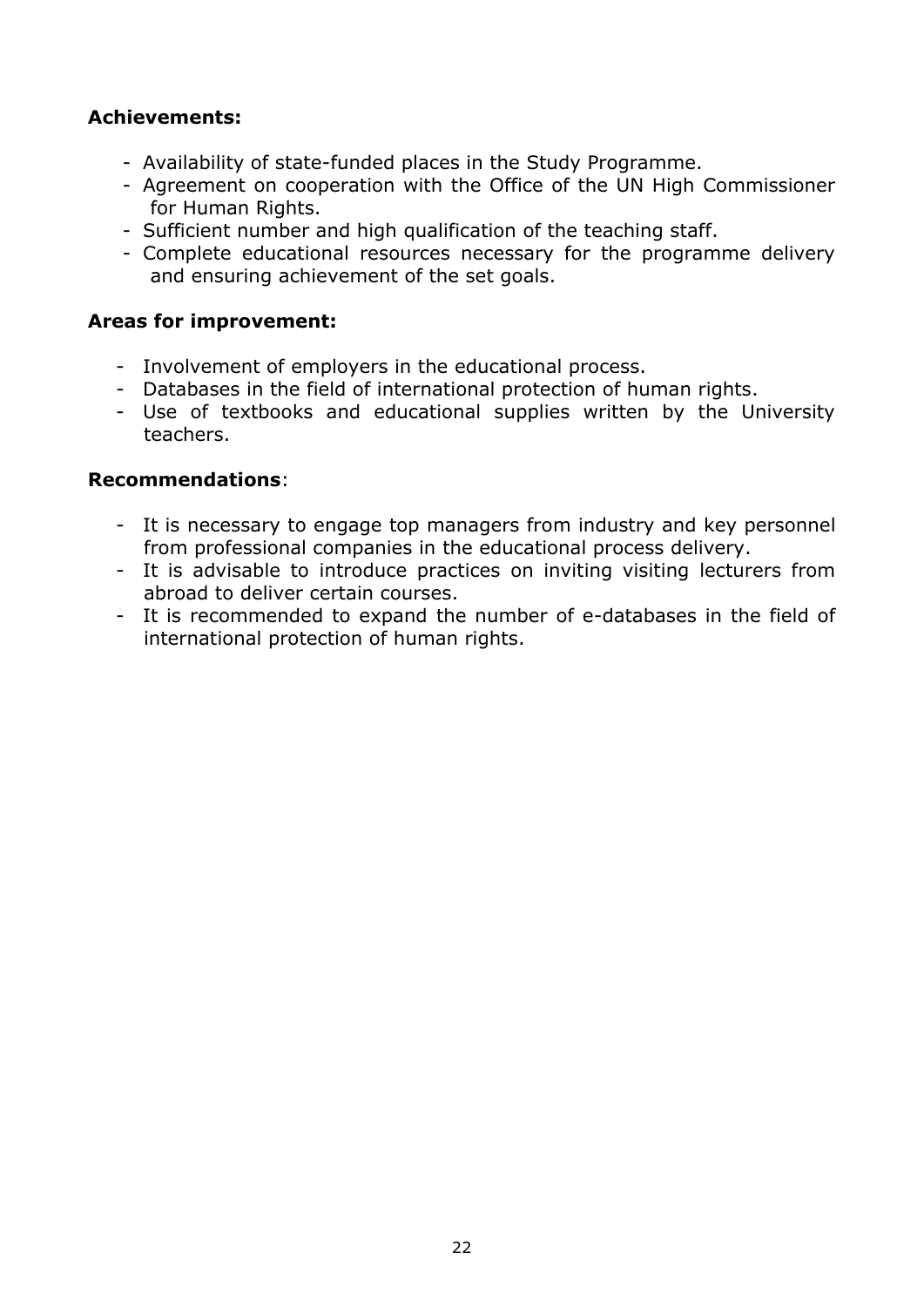# <span id="page-22-0"></span>**4.5 Standard 6. Quality Assurance**

*Compliance with the standard: Good*

# **Table 6 – Criteria with regard to Standard 6**

| No. | Aspect of review                                                                                                                           | Assessment |
|-----|--------------------------------------------------------------------------------------------------------------------------------------------|------------|
| 1.  | Design, approval and implementation of the programme; monitoring<br>procedures                                                             | good       |
| 2.  | Availability of a quality assurance concept of the programme and how it is<br>connected to the quality assurance system of the institution | good       |
| 3.  | Quality assurance processes and instruments of the programme                                                                               | good       |
| 4.  | Effectiveness, regularity and systematic character of the quality assurance<br>system                                                      |            |
| 5.  | Availability of mechanisms for closing quality feedback loops                                                                              | good       |
| 6.  | Collecting, analysis and use of data by the persons responsible for<br>implementing the programme                                          | good       |
| 7.  | Involvement of stakeholders (students, teachers, administration, external<br>experts, alumni, employers) in quality assurance              | good       |

The quality management system (QMS) was developed based on the model including regulations and recommendations of State Standard (GOST) ISO 9001:2011 and ENQA standards and guidelines. QMS was introduced at KFU for the purpose of implementation of the Programme of KFU Development for 2010-2019, the programmes of competitive growth, Management policy and Quality objectives. QMS at KFU is effectively used when designing, developing and implementing educational and research activity. In order to maintain QMS and enhance its efficiency the following activities are carried out:

- Documents concerning monitoring, planning and optimization of the educational process are developed and regularly reviewed and updated;
- There is an ongoing advance preparation for certification and surveillance
- audits of the currently operation QMS at KFU as applicable to design and implementation of educational services in research and education in terms of this compliance with State Standard ISO 9001-2011;
- Self-audits of QMS at KFU are carried out in order to gain a systematic assessment of performance and efficiency of QMS elements operation; external audits carried out with involvement of employers, graduate students. For example, the public quality assurance of a study programme is carried out under the auspices of the Association of Lawyers in Russia;
- There are a lot of analytical and evaluation activities, including anonymous computer surveys and Internet tests.
- KFU developed a questionnaire "Teachers as viewed by students" which enables to get objective statistical information on teaching, calculate a teacher's ranking and define the degree of students' satisfaction with the work of a teacher. And rank them. Students from all the institutes and faculties participate in questionnaires "Educational process as viewed by students" and "Teachers as viewed by students".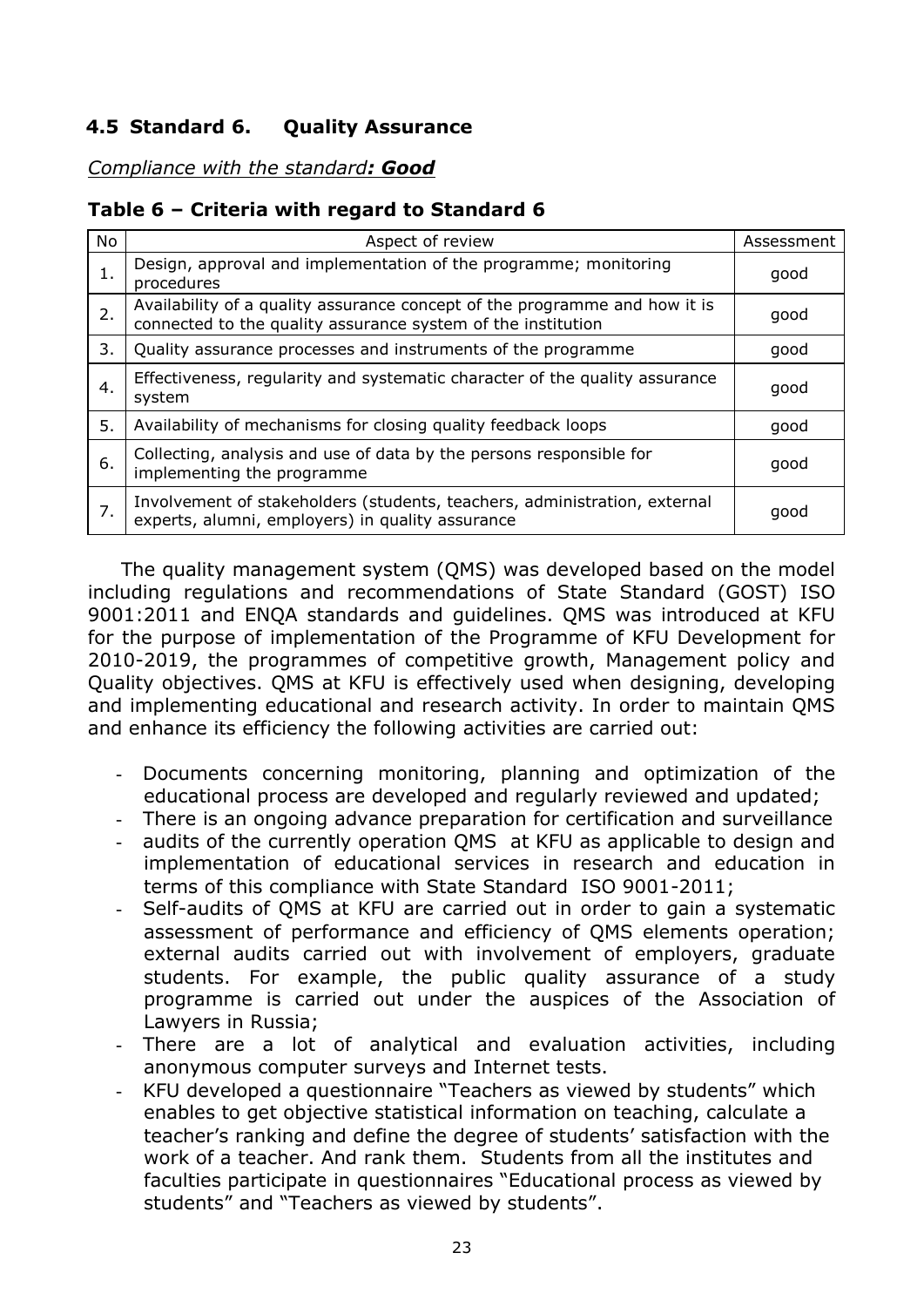- Annual entrance diagnostic Internet testing for  $1<sup>st</sup>$  year students. Diagnostic testing of  $1<sup>st</sup>$  year students allows evaluating the real level of enrolled students' skills and knowledge and analysing the degree of their adaptation to the training programmes implemented at KFU.
- Organization of QMS self-audits at KFU in order to provide a systematic evaluation of efficiency of QMS elements functioning in study programmes delivery.
- There are regular social surveys and research aimed at evaluating higher education consumers (employers) and students' satisfaction with their training in KFU study programmes.

Based on the results of internal audits and self-examinations carried out by the University structural subdivisions there have been compiled corrective and preventive actions. Sticking to the plan is regularly monitored.

# **Achievements:**

- Implementing quality management system (QMS).
- Efficient operation of an information and analytical system "e-University".

#### **Areas for improvement**:

- Corrective and preventive actions based on the results of self-evaluation and external reviews.
- The concept of the quality assurance of the programme.

# **Recommendations**:

- It is necessary to introduce practices of discussing the results of selfevaluation and external review in the Department and Academic Council's meetings.
- It is advisable to intensify efforts to attract prospective students from other universities including international ones.
- It is recommended to track the employment of alumni and compile a database of these jobs.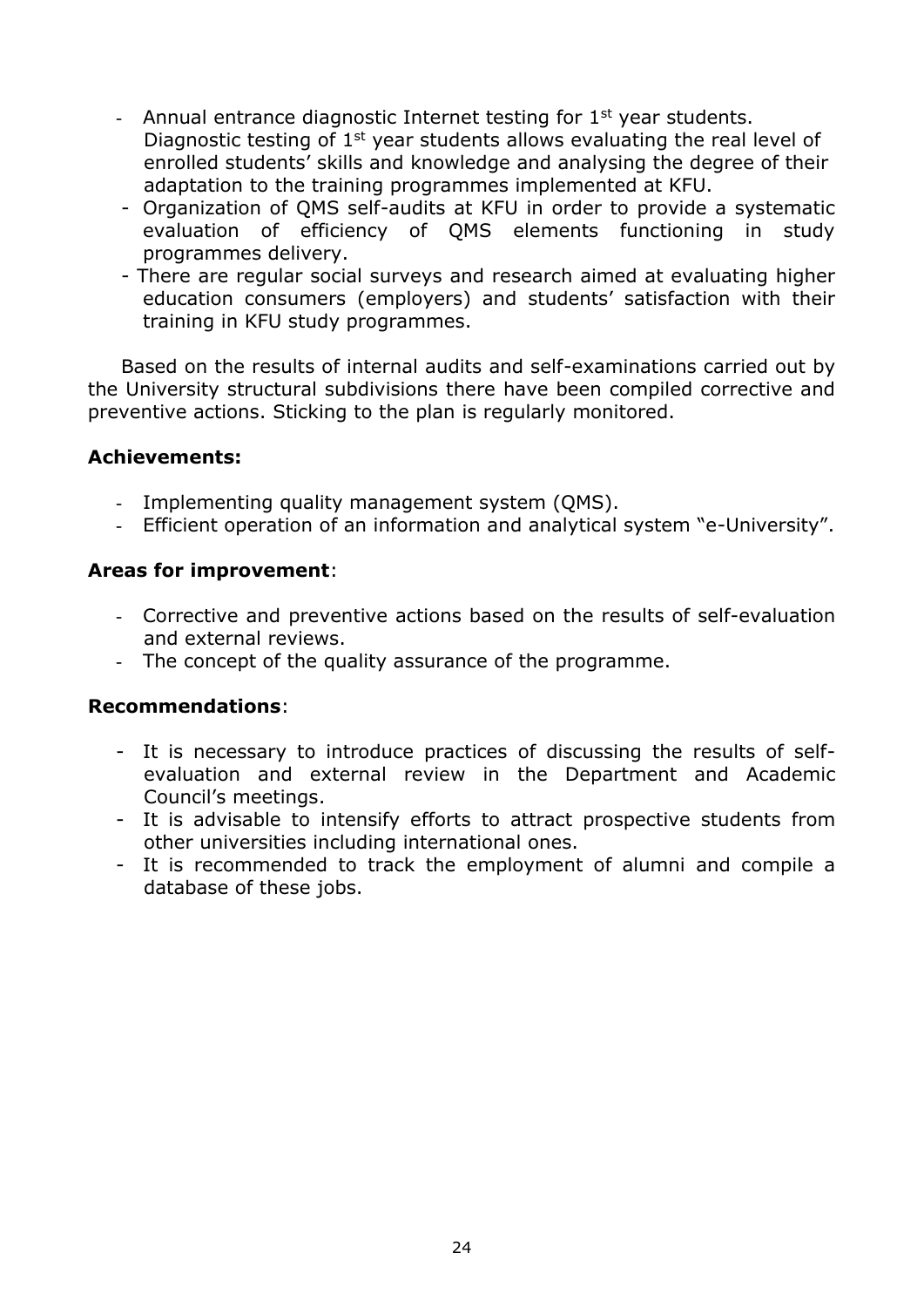#### <span id="page-24-0"></span>**4. STATEMENT OF THE UNIVERSITY**



#### **Statement of the University**

The Faculty of Law expresses its gratitude to the expert group for their expert report on the international accreditation of the study programme «International protection of human rights», delivered by the Federal State Autonomous Institution of Higher Education «Kazan (Volga Region) Federal University».

No factual errors have been revealed in the report.

We would like to express once again our gratitude to the expert group, German accreditation agency Evalug and national accreditation agency NCPA for the large scope of highly professional work on preparing and drawing up the expert report on evaluation and accreditation of the study programme «International protection of human rights».

Dean of the Faculty of Law

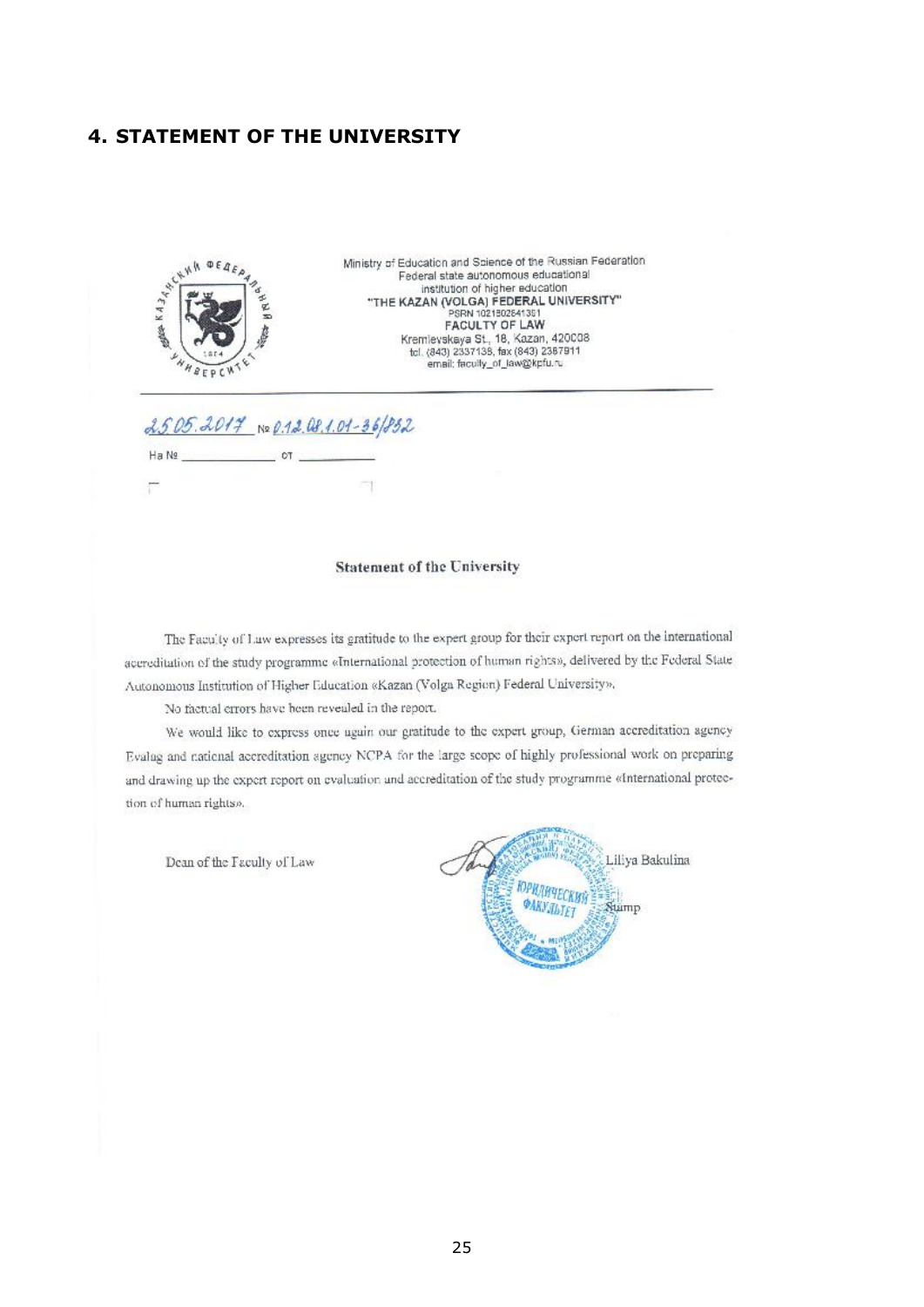# <span id="page-25-0"></span>**5. RECOMMENDATIONS FOR IMPROVEMENT**

Thus, based on the analysis of documents submitted, meetings and interviews, which were held during the site visit to KFU, the External Panel made a list recommendations, which would be useful for the improvement of the quality of the programmes' delivery:

## **Programme Profile**

- **R1** It is recommended to define the mechanism of the public demand, as well as labour market demands as applicable to the study Programme.
- **R2** Students should be more actively involved in the research work.
- **R3** It is recommended to introduce double-degree diploma programmes.
- **R4** It is advisable to expand the employers' list on the federal and international level.

# **Curriculum**

- **R5** It is recommended to adapt teaching and learning materials for people with health restrictions (discrepancies of sensor systems).
- **R6** It is advisable to involve student organisations into the educational process.
- **R7** A public office or a position to protect the rights of people with disabilities should be initiated accordingly.

#### **Student Assessment**

- **R8** It is recommended to expand students' independent work.
- **R9** It is necessary to involve employers in the review of assessment tools fund.
- **R10** It is advisable to introduce joint supervision of a graduation thesis by Russian and international supervisors along with thesis writing and defence in a foreign language.
- **R11** It is recommended to diversify formats of testing.

# **Organisation of the study programme**

- **R12** It is necessary to define the functions of the study programme head and integrate those into the mechanism of study programme administration management.
- **R13** It is recommended to expand cooperations with Russian and foreign partner-universities and potential employers.
- **R14** It is recommended to expand the directions for students' extracurricular activities.
- **R15** It is advisable to establish a support system for young parents.

#### **Resources**

**R16** It is necessary to engage top managers from industry and key personnel from professional companies in the educational process delivery.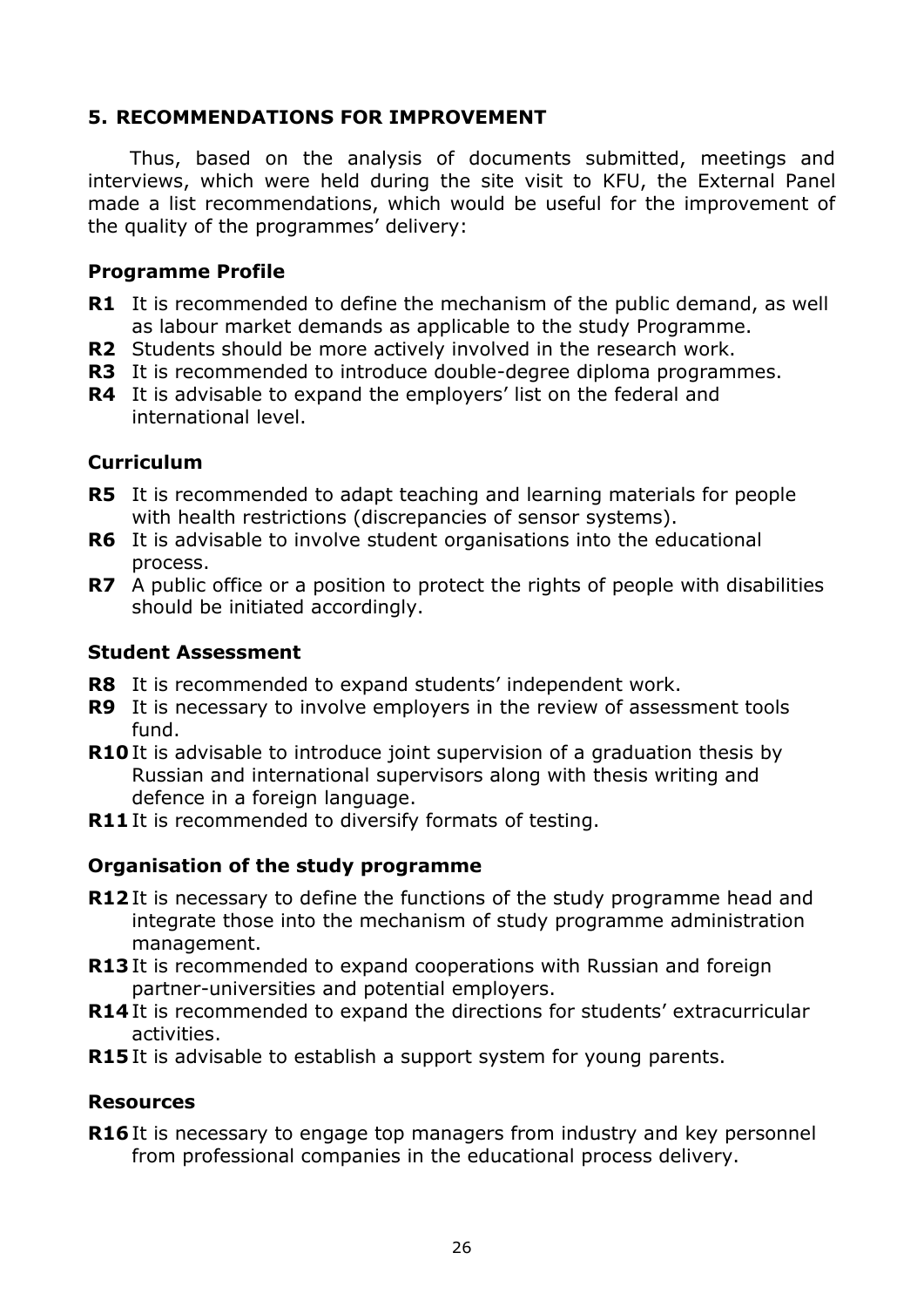- **R17** It is advisable to introduce practices of inviting visiting lecturers from abroad to deliver certain courses.
- **R18** It is recommended to expand the number of e-databases in the field of international protection of human rights.

# **Quality Assurance**

- **R19** It is necessary to introduce practices of discussing the results of selfevaluation and external review in the Department and Academic Council's meetings.
- **R20** It is advisable to intensify efforts to attract prospective students from other universities including international ones.
- **R21** It is recommended to track the employment of alumni and compile a database of these jobs.

# <span id="page-26-0"></span>**6. CONCLUSION OF THE EXTERNAL REVIEW PANEL**

Based on the analysis of submitted documents, data and interviews, the External Review Panel made a conclusion that the study programme "International protection of human rights", 40.04.01 "Jurisprudence" delivered by the Federal State Autonomous Institution of Higher Education "Kazan (Volga region) Federal University", **to a substantial extent** complies with NCPA and evalag standards and criteria.

The External Review recommends the National Accreditation Board to accredit the study programme "International protection of human rights", 40.04.01 "Jurisprudence" delivered by the Federal State Autonomous Institution of Higher Education "Kazan (Volga region) Federal University", for the period of **6 years.**

On behalf of the External Review Panel:

Ruchkina Gulnara Fliurovna Review Chair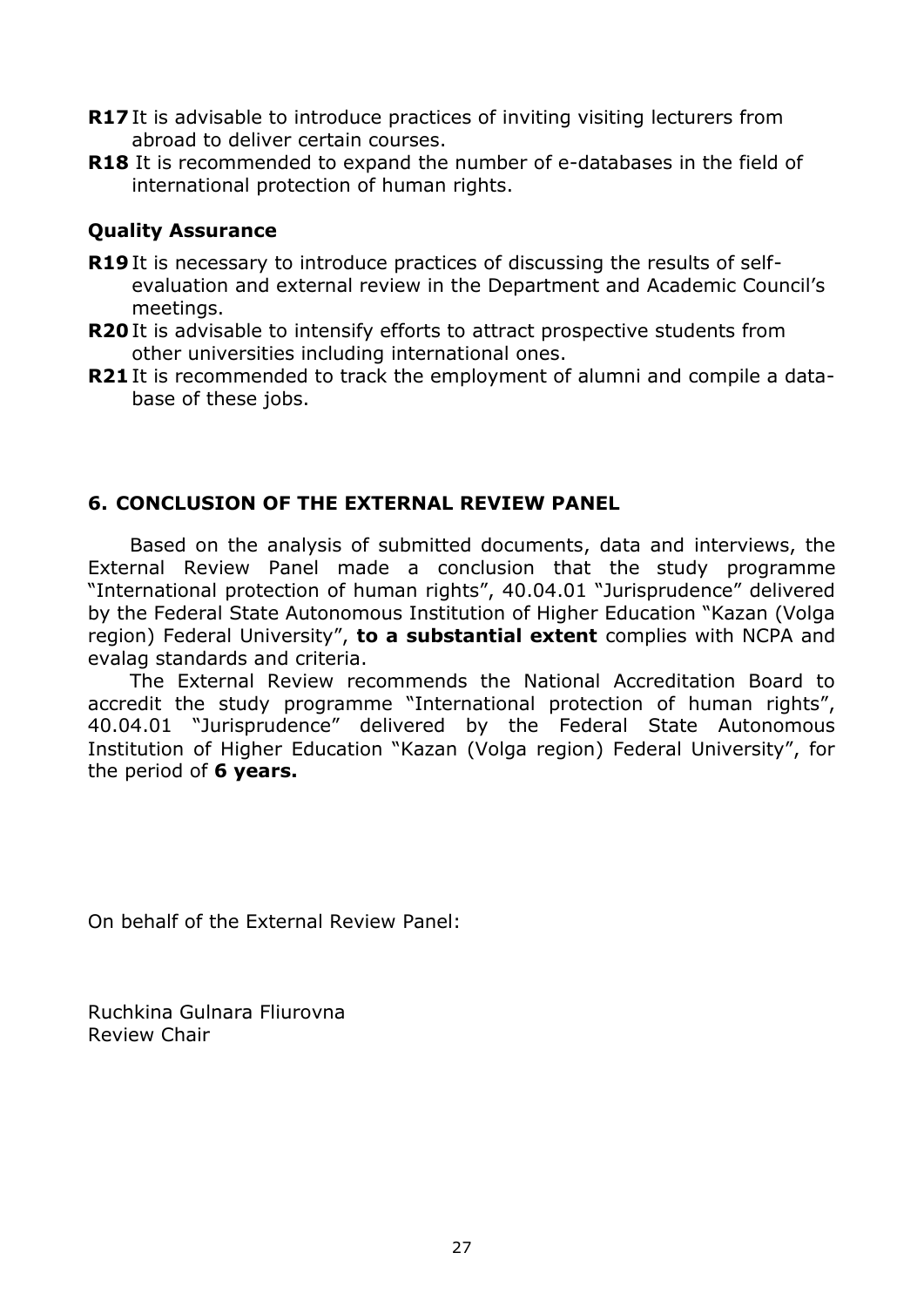# <span id="page-27-0"></span>**7. DECISION OF THE evalag ACCREDITATION COMMISSION and NCPA ACCREDITATION COMMISSION**

The accreditation commissions of NCPA and **evalag** accredited jointly the Master's programme International Protection of Human Rights of the Kazan Federal University. The evalag Accreditation Commission awarded the **evalag** label for international programme accreditation on  $27<sup>th</sup>$  June 2017, the NCPA Accreditation Commission awarded the NCPA label on 29th June 2017. The accreditation is valid **from 1st July, 2017 until 30th June, 2023**.

To further improve the programme the accreditation commission affirms the recommendations given by the expert team.

#### **Programme Profile**

- **R1** It is recommended to define the mechanisms of the public demand consideration as well as labour market demands which relate to the study Programme.
- **R2** Students should be more actively involved in research work.
- **R3** It is recommended to introduce double-degree diploma programmes.
- **R4** It is advisable to expand the employers' list on the federal and international level.

# **Curriculum**

- **R5** It is recommended to adapt teaching and learning materials for people with health restrictions (discrepancies of sensor systems).
- **R6** It is advisable to involve students into the organisation of the educational process.
- **R7** A public office or a position to protect the rights of people with disabilities should be initiated accordingly.

# **Student Assessment**

- **R8** It is recommended to expand and promote students' independent work.
- **R9** It is necessary to involve employers in the review of assessment tools funds.
- **R10** It is advisable to introduce joint supervision of a graduation thesis by Russian and international supervisors along with thesis writing and defence in a foreign language.
- **R11** It is recommended to diversify the testing formats.

# **Organisation of the study programme**

- **R12** It is necessary to define the functions of the study programme Head and integrate those into the mechanisms of Study programme administration management.
- **R13** It is recommended to expand cooperation with Russian and foreign partner-universities and potential employers.
- **R14** It is recommended to expand the directions for students' extracurricular activities.
- **R15** It is advisable to establish a support system for young parents.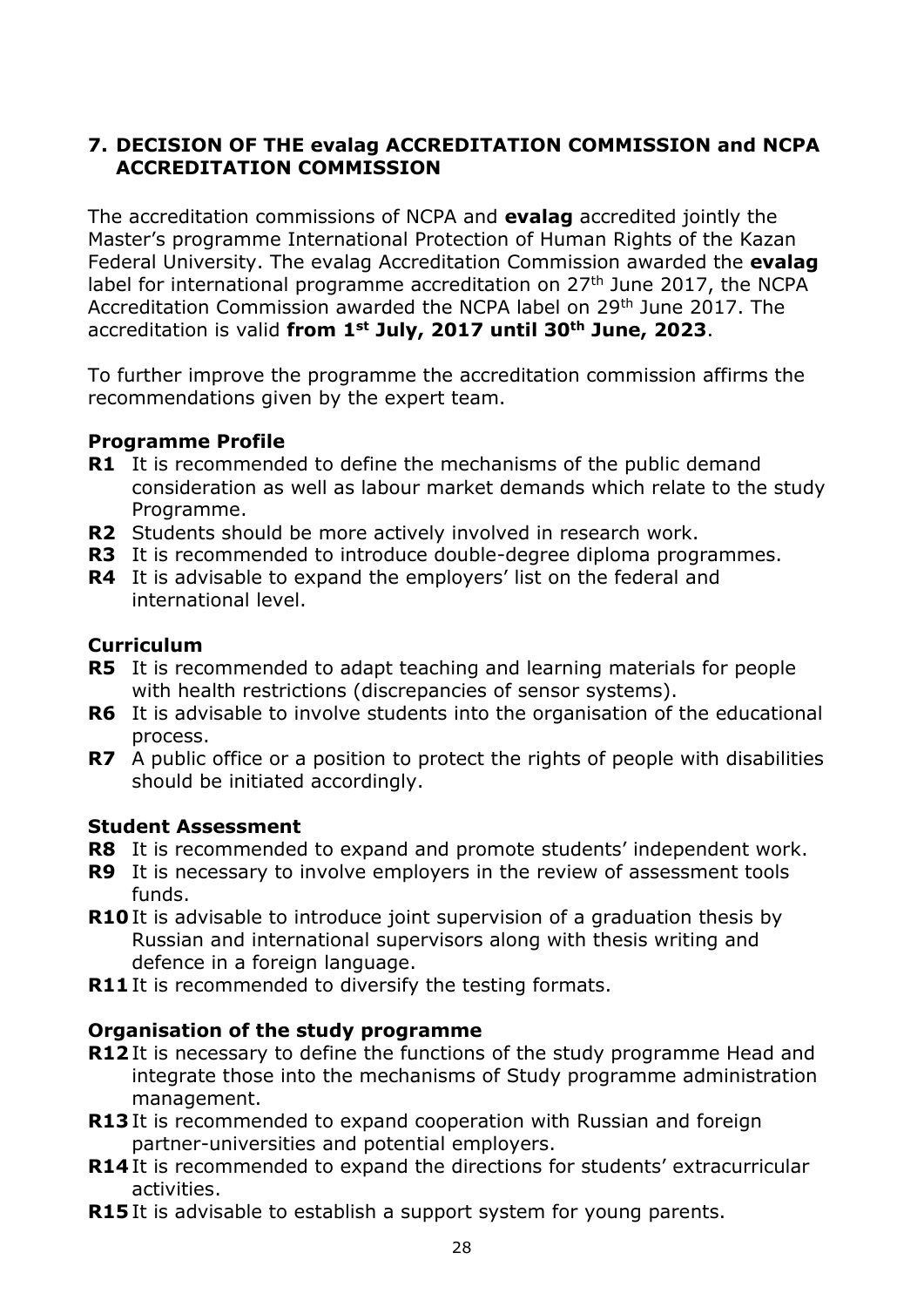#### **Resources**

- **R16** It is necessary to engage top managers from industry and key personnel from professional companies in the educational programme delivery.
- **R17** It is advisable to introduce practices of inviting visiting lecturers from abroad to deliver certain courses.
- **R18** It is recommended to expand the number of e-databases in the field of international protection of human rights.

# **Quality Assurance**

- **R19** It is necessary to introduce practices of discussing the results of selfevaluation and external review in the Department and Academic Council's meetings.
- **R20** It is advisable to intensify efforts to attract prospective students from other universities including international ones.
- **R21** It is recommended to track the employment of alumni and compile a database of their jobs.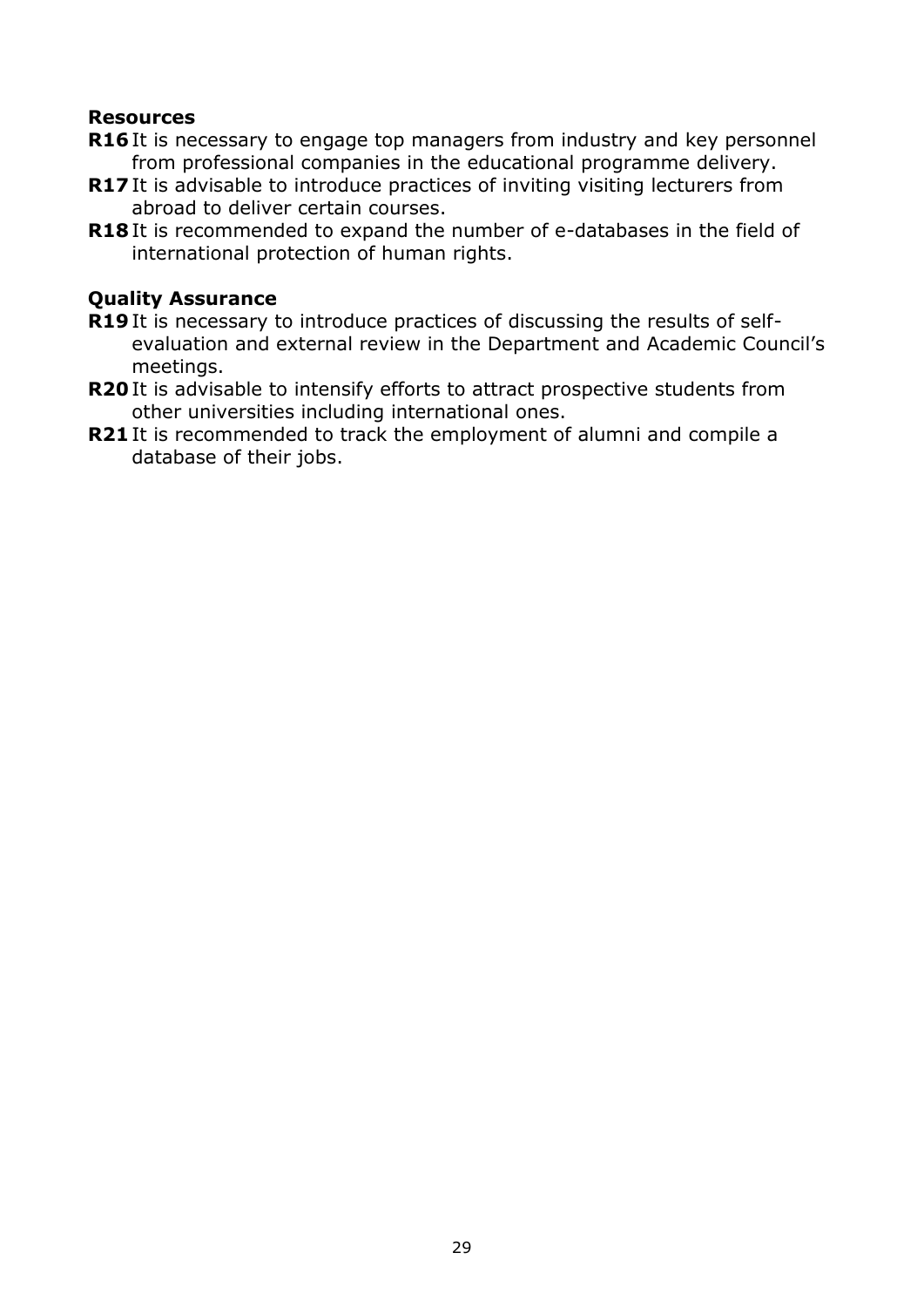#### **ANNEX А**

# **SITE VISIT PROGRAMME**

<span id="page-29-0"></span>

| <b>Time</b>                   | <b>Event</b>                                                                                                          | <b>Participants</b>                                                                                                                                                                                                           | <b>Venue</b>                               |  |  |
|-------------------------------|-----------------------------------------------------------------------------------------------------------------------|-------------------------------------------------------------------------------------------------------------------------------------------------------------------------------------------------------------------------------|--------------------------------------------|--|--|
|                               | <b>13 March, Monday</b>                                                                                               |                                                                                                                                                                                                                               |                                            |  |  |
| During<br>the day             | Arrival of expert teams at Kazan Airport                                                                              |                                                                                                                                                                                                                               |                                            |  |  |
| $12.00 -$<br>15.00            | Excursion around the city (for foreign experts)                                                                       |                                                                                                                                                                                                                               |                                            |  |  |
| 15.30                         | Lunch (for foreign experts)                                                                                           |                                                                                                                                                                                                                               | Café, Hayal<br>Hotel                       |  |  |
| $\overline{17.00}$ -<br>18.30 |                                                                                                                       | Internal preparatory meeting of expert teams. Training                                                                                                                                                                        | Conference hall,<br>Hayal Hotel            |  |  |
| 20.00                         | Dinner (for foreign experts)                                                                                          |                                                                                                                                                                                                                               | Café, Hayal<br>Hotel                       |  |  |
|                               |                                                                                                                       | <b>14 March, Tuesday</b>                                                                                                                                                                                                      |                                            |  |  |
| 8.40                          | Transfer to the University. Meeting in the hotel lobby                                                                |                                                                                                                                                                                                                               |                                            |  |  |
| 8.45                          | Arrival at Kazan Federal University (KFU)                                                                             |                                                                                                                                                                                                                               | Main building,<br>Kremlyovskaya<br>st., 18 |  |  |
| $09.00 -$<br>11.00            | <b>Internal preparatory</b><br>meeting of expert<br>teams                                                             | Expert teams                                                                                                                                                                                                                  | <b>Room 336</b>                            |  |  |
| $11.00 -$<br>12.00            | <b>Meeting of expert</b><br>teams with University<br><b>Administration and</b><br>heads of structural<br>subdivisions | Vice Rector for Academic Affairs,<br>Director for International Cooperation<br>department, Director of department<br>of Methodological Support and<br>Monitoring of Process in Training,<br>Institute Directors, expert teams | <b>Room 335</b>                            |  |  |
| $12.10 -$<br>12.30            | <b>Visiting library</b>                                                                                               | Expert teams                                                                                                                                                                                                                  | Library, main<br>building                  |  |  |
| $12.30 -$<br>14.00            | Lunch                                                                                                                 | Expert teams                                                                                                                                                                                                                  | Café, Hayal Hotel                          |  |  |
| $14.00 -$<br>14.10            | Transfer to main building, Kremlyovskaya st., 18                                                                      |                                                                                                                                                                                                                               |                                            |  |  |
| $14.10 -$<br>15.15            | <b>Meeting with Dean of</b><br><b>Faculty, Deputy Dean</b>                                                            | Dean of Faculty, Deputy Dean for<br>Academic Affairs, expert team                                                                                                                                                             | Room 335                                   |  |  |
| $15.15 -$<br>15.30            | Coffee-break                                                                                                          |                                                                                                                                                                                                                               | Room 336                                   |  |  |
| $15.30 -$<br>16.30            | <b>Meeting with</b><br>programme<br>management<br>(academic and<br>administrative staff)                              | Heads of departments, master<br>programme Coordinator, Coordinator<br>of the division on work with master<br>students, expert team                                                                                            | Room 335                                   |  |  |
| $16.30 -$<br>17.00            | Review of exam<br>materials and theses                                                                                | Expert team                                                                                                                                                                                                                   | Room 336                                   |  |  |
| $17.00 -$<br>18.00            | <b>Guided tour on the</b><br><b>University premises</b><br>(visiting lecture<br>rooms, labs,<br>equipment)            | Expert team                                                                                                                                                                                                                   |                                            |  |  |
| $18.00 -$<br>18.15            | Internal meeting of<br>expert team                                                                                    | Expert team                                                                                                                                                                                                                   | Room 336                                   |  |  |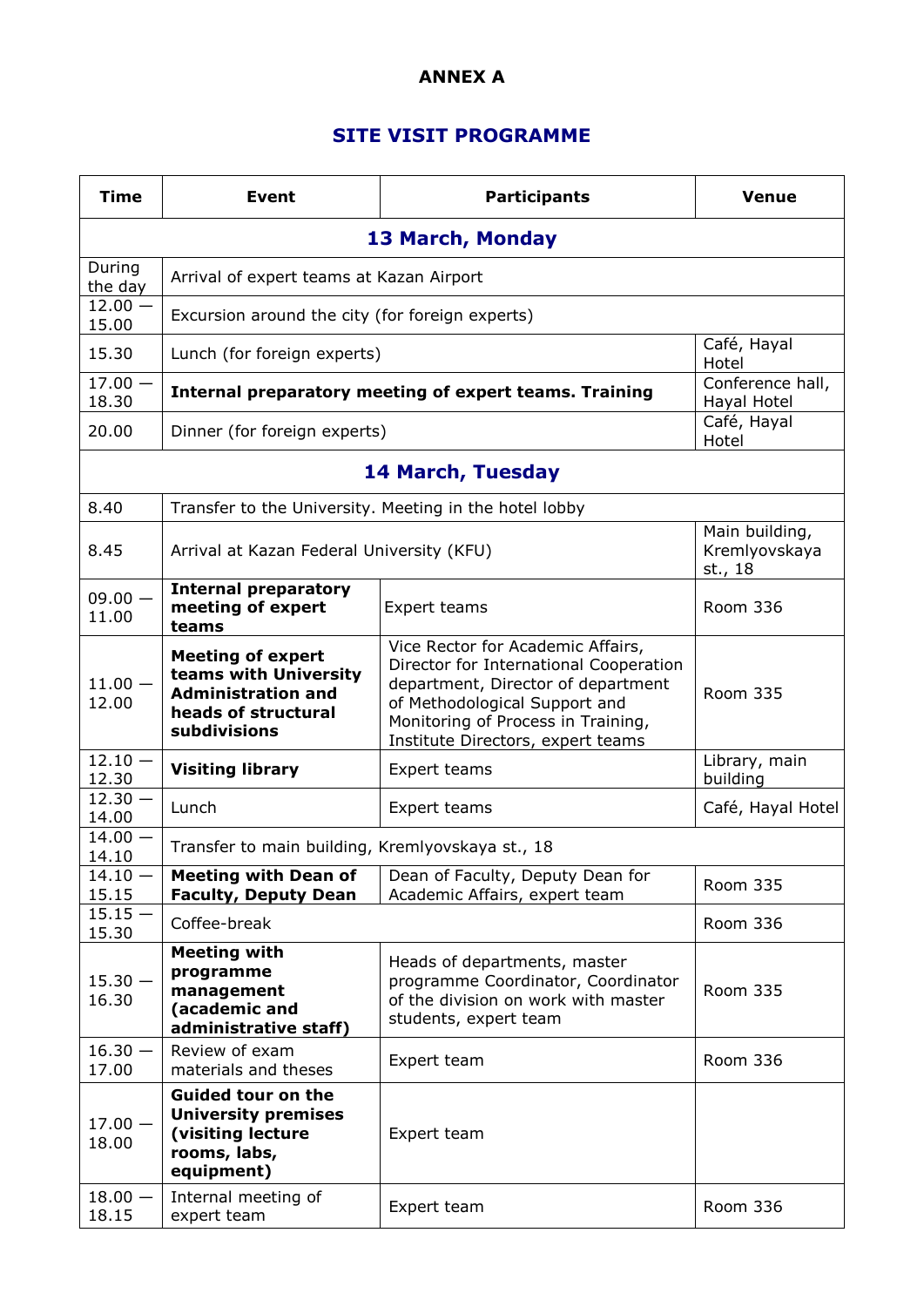| <b>Time</b>        | <b>Event</b>                                                                                                                            | <b>Participants</b>                                | <b>Venue</b>         |
|--------------------|-----------------------------------------------------------------------------------------------------------------------------------------|----------------------------------------------------|----------------------|
| 20.00              | Dinner at the hotel (for foreign experts)                                                                                               |                                                    | Café, Hayal<br>Hotel |
|                    |                                                                                                                                         | <b>15 March, Wednesday</b>                         |                      |
| 08.30              | Meeting in the hotel lobby. Transfer                                                                                                    |                                                    |                      |
| 09.00              | Arrival at the main building.                                                                                                           |                                                    |                      |
| $09.00 -$<br>09.15 | <b>Internal meeting of</b><br>expert team                                                                                               | Expert team                                        | Room 336             |
| $09.15 -$<br>10.15 | <b>Meeting with</b><br>students                                                                                                         | Students, expert team                              | Room 335             |
| $10.15 -$<br>10.30 | Coffee break                                                                                                                            | Expert team                                        | Room 336             |
| $10.30 -$<br>12.00 | <b>Meeting with</b><br>teaching staff                                                                                                   | Teaching staff, expert team                        | Room 335             |
| $12.00 -$<br>12.30 | Additional meeting on<br>request                                                                                                        | Expert team                                        | Room 336             |
| $12.40 -$<br>14.00 | Lunch                                                                                                                                   |                                                    | Café, Hayal<br>Hotel |
| $14.00 -$<br>14.10 | Transfer to the main building, Kremlyovskaya st., 18                                                                                    |                                                    |                      |
| $14.10 -$<br>16.00 | <b>Internal meeting of</b><br>expert team.<br><b>Filling out the</b><br>assessment forms.<br><b>Preparation of oral</b><br>report.      | Expert teams                                       | Room 336             |
| $16.00 -$<br>17.00 | <b>Feedback to</b><br>programme<br>management.<br><b>Final meeting of</b><br>expert teams with<br><b>University</b><br>representatives. | Representatives of the University,<br>expert teams | Room 335             |
| $17.00 -$<br>17.30 | Free communication with experts                                                                                                         |                                                    |                      |
| 20.00              | Dinner at the hotel (for foreign experts)                                                                                               |                                                    |                      |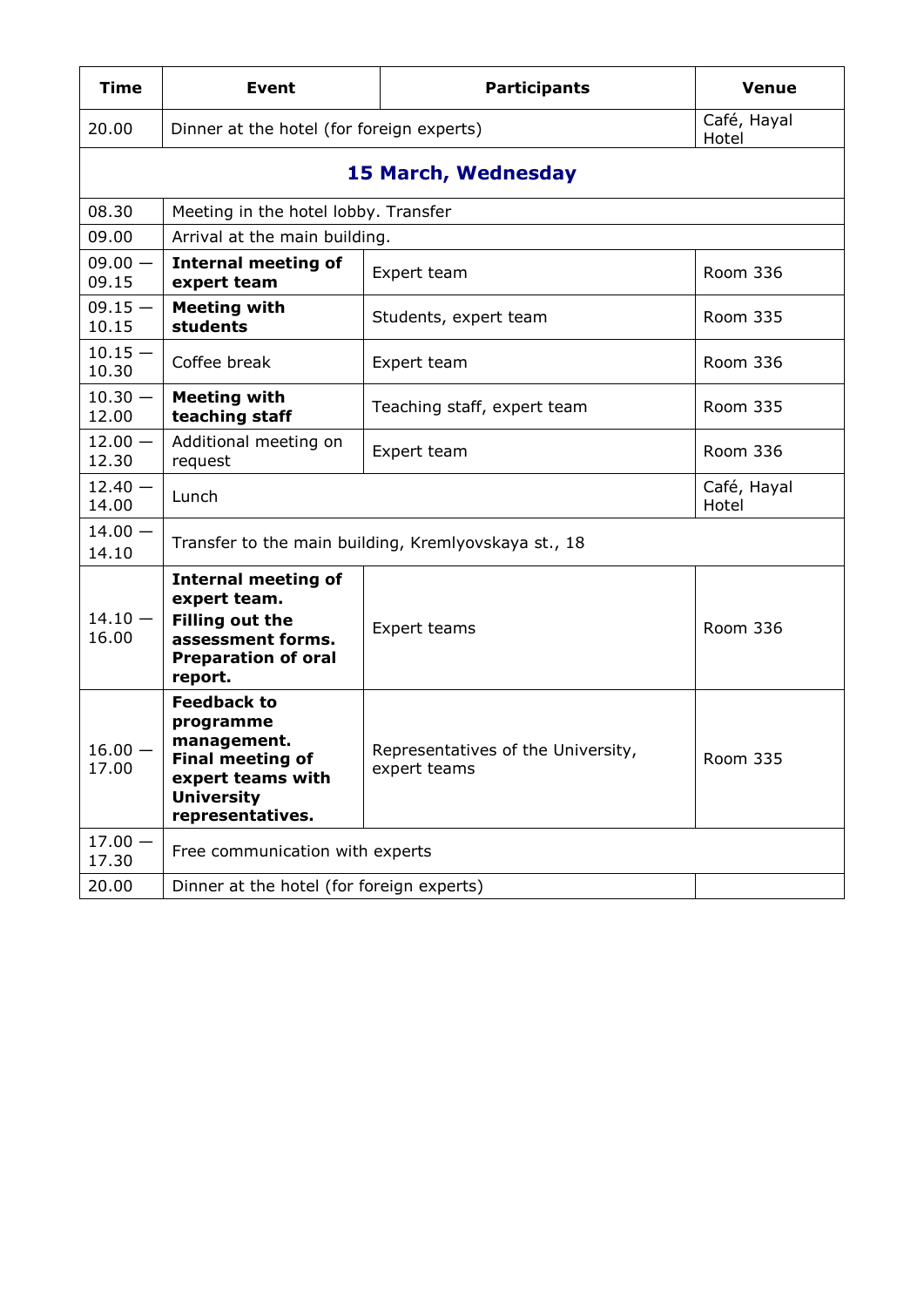#### **ANNEX B**

#### **LIST OF PARTICIPANTS**

# <span id="page-31-0"></span>**UNIVERSITY ADMINISTRATION:**

| N <sub>2</sub> | <b>Name, Surname</b> | <b>Position</b>                                                                              | <b>Contacts</b>       |
|----------------|----------------------|----------------------------------------------------------------------------------------------|-----------------------|
|                | Linar Latypov        | Vice rector on international<br>relations                                                    | $(+7)$ 843 2337633    |
| 2.             | Riyaz Minzaripov     | First vice rector                                                                            | $(+7)$ 843 2337633    |
| 3.             | Andrey Krilov        | Director for International<br>Cooperation department                                         | Andrei.Krylov@kpfu.ru |
| 4.             | Alina Halilova       | Director of Education Department                                                             | $(+7)$ 843 2337633    |
| 5.             | Eugenia Sokolova     | Director of department of<br>methodological support and<br>monitoring of process in training | EvASokolova@kpfu.ru   |

# **DEAN OF THE FACULTY, DEPUTY DEANS:**

| N <sub>2</sub> | Name,<br><b>Surname</b> | <b>Position</b>                  | <b>Contacts</b>                         |
|----------------|-------------------------|----------------------------------|-----------------------------------------|
|                | Liliya Bakulina         | Dean of the Faculty of Law       | 8 843 2337138<br>Faculty_of_law@kpfu.ru |
|                | Olga Cheparina          | Deputy Dean for Academic Affairs | ochepari@mail.ru                        |

## **Programme management (head of the department, coordinator of the programme, deputy director on education):**

| N <sub>o</sub> | Name,<br><b>Surname</b> | <b>Position</b>                                                                                                | <b>Contacts</b>                         |
|----------------|-------------------------|----------------------------------------------------------------------------------------------------------------|-----------------------------------------|
|                | Adel Abdullin           | Head of department of International and<br>European Law                                                        | 89172850979<br>tbochina@yandex.ru       |
|                | Lenaris<br>Mingazov     | Master programme Coordinator, Professor<br>of the department of International and<br>European Law              | 8 843 2337101<br>Internationallaw@bk.ru |
|                | Rustem<br>Davletgildeev | Coordinator of the division on work with<br>master students, master programme<br>Coordinator in KFU Consortium | 8 987 2961110,<br>davletru@gmail.com    |

## **Teachers:**

| N <sub>2</sub> | <b>Name, Surname</b>      | <b>Position</b>                                                        | <b>Contacts</b>                                 |
|----------------|---------------------------|------------------------------------------------------------------------|-------------------------------------------------|
| 1.             | Revol Valeev              | Professor of department of<br>International and European Law           | Тел. 8 843 2337101<br>Internationallaw@bk.ru    |
| 2.             | Gulnara<br>Shaikhutdinova | Professor of department of<br>International and European Law           | Тел. 8 843 2337101<br>Internationallaw@bk.ru    |
| 3.             | Aleksander<br>Pogodin     | Head of department of Theory and<br>History of State and Law           | Тел. 8 (843) 233 71 05<br>theory_of_law@kpfu.ru |
| 4.             | Alfiya Kaumova            | Associate Professor of department of<br>International and European Law | Тел. 8 843 2337101<br>Internationallaw@bk.ru    |
| 5.             | Maria Keshner             | Associate Professor of department of<br>International and European Law | Тел. 8 843 2337101<br>Internationallaw@bk.ru    |
| 6.             | Uzeiir Mammadov           | Associate Professor of department of<br>International and European Law | Тел. 8 843 2337101<br>Internationallaw@bk.ru    |
| 7.             | Aidar Gubaidullin         | Associate Professor of department of                                   | Тел. 8 (843) 233 71 05                          |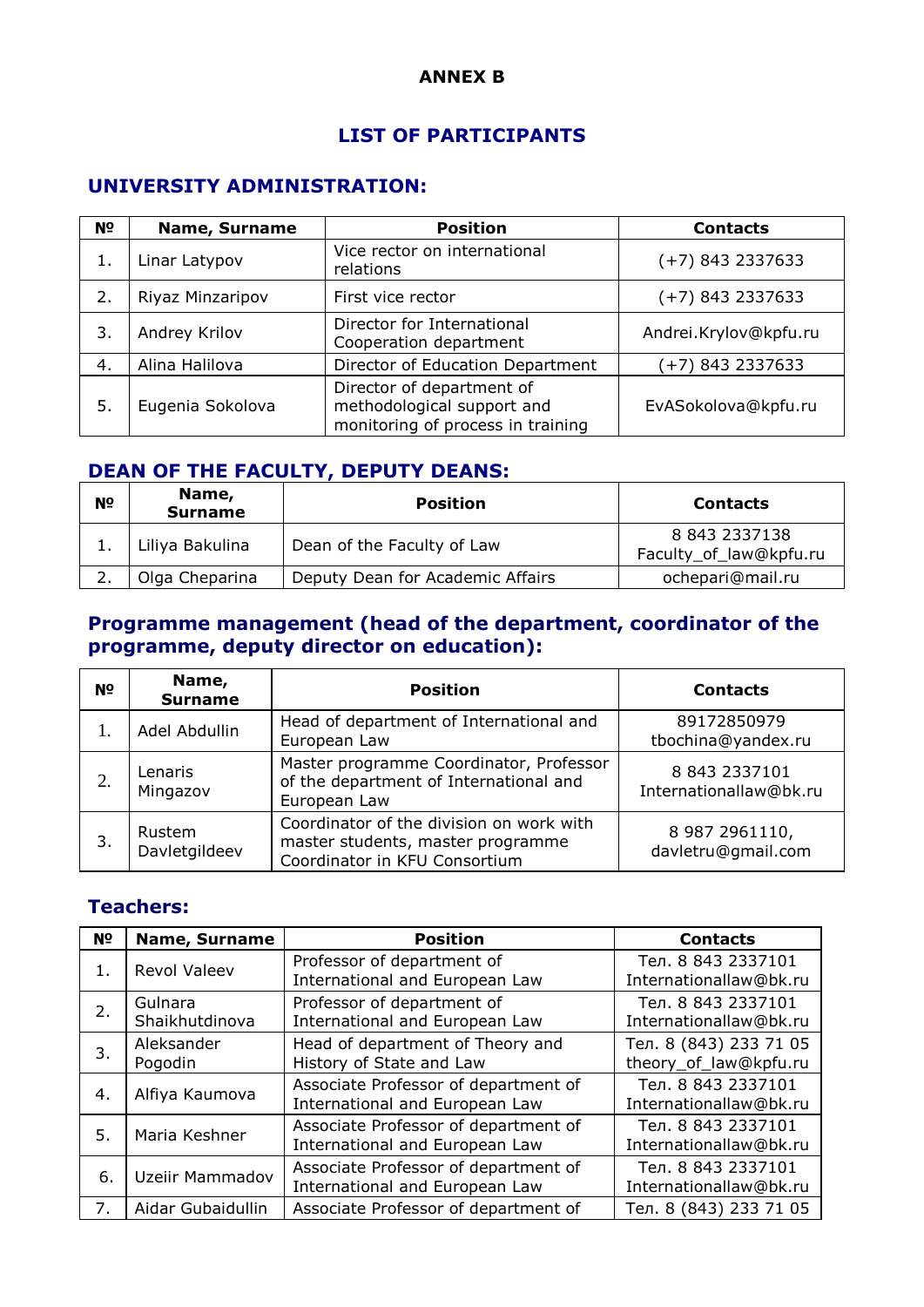| Theory and History of State and Law | theory of law@kpfu.ru |
|-------------------------------------|-----------------------|
|                                     |                       |

# **Students:**

| N <sub>2</sub>  | <b>Name, Surname</b>  | <b>Field of study</b> | Year           | <b>Contacts</b>              |  |
|-----------------|-----------------------|-----------------------|----------------|------------------------------|--|
| 1.              | Lia Davletyarova      | Jurisprudence         |                | de.li@mail.ru                |  |
| 2.              | Ioldiz Khaliullna     | Jurisprudence         |                | juldiz1993@gmail.com         |  |
| 3.              | Ilmir Abzalov         | Jurisprudence         | 1              | sorc33@mail.ru               |  |
| 4.              | Karina<br>Kondratyeva | Jurisprudence         | 2              | Melissa_94@mail.ru           |  |
| 5.              | Ruslan Sharipov       | Jurisprudence         | 2              | blic94@mail.ru               |  |
| 6.              | Sandra<br>Tsigantsova | Jurisprudence         | $\overline{2}$ | tsygantsova.sandra@yandex.ru |  |
| 7.              | Dzhamilya<br>Giyasova | Jurisprudence         | 2              | Ilit93@mail.ru               |  |
| 8.              | Gleb Kuznetsov        | Jurisprudence         | $\overline{2}$ | gleb.kuznetsov.94@mail.ru    |  |
| 9.              | Almira Gilfanova      | Jurisprudence         | $\mathcal{P}$  | almiirka@yandex.ru           |  |
| 10              | Asia Gazizova         | Jurisprudence         | $\overline{2}$ | natovracci@gmail.com         |  |
| 11 <sub>1</sub> | Ralina Rakhimova      | Jurisprudence         | 2              | pollka@me.com                |  |